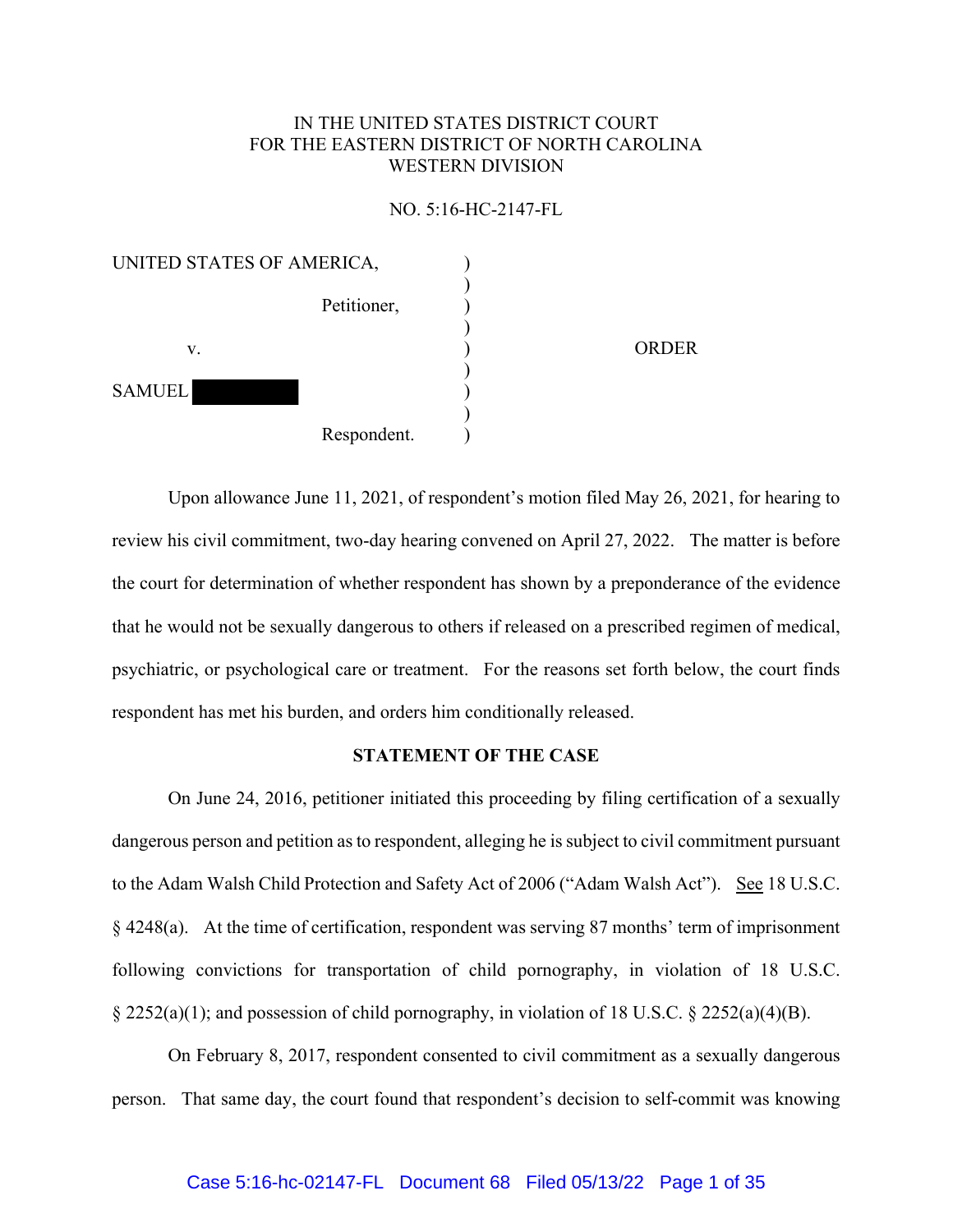and voluntary, and ordered him civilly committed to the custody of the Attorney General.

On May 26, 2021, respondent moved for discharge hearing pursuant to 18 U.S.C. § 4247(h), alleging that he would not be sexually dangerous to others if released on conditions requiring medical, psychiatric, or psychological care or treatment (the "conditions of release" or "conditions"). Petitioner did not oppose the request for hearing, but moved to reopen discovery for a period of 120 days prior to setting the hearing. On June 11, 2021, the court granted the motions for hearing and discovery.

The court convened two-day hearing on April 27, 2022. The parties' joint trial notebook, which was received into evidence, included respondent's certification as a sexually dangerous person, pre-certification evaluations, records from respondent's criminal case, records concerning respondent's conduct in Federal Bureau of Prisons ("FBOP") custody, the testifying experts' reports and curricula vitae, and respondent's civil commitment/treatment records. The court granted the parties' joint motion to allow the following witnesses to testify as experts: Dr. Amy Phenix, Ph.D. ("Phenix"), Dr. Justin Rigsbee, Ph.D., Psy.D. ("Rigsbee"), Dr. Joseph Plaud, Ph.D. ("Plaud"), and Dr. Luis Rosell, Ph.D. ("Rosell"). The foregoing experts and respondent testified at hearing. The parties also presented oral argument at the close of evidence, and the court took the matter under advisement.

#### **STATEMENT OF THE FACTS**

#### A. Personal and Family History

 Respondent, now 40 years old, was born and raised in Pittsburgh, Pennsylvania. (Resp't Ex. 6 at 4). He has one older sister. (Id.). During childhood, respondent's father was physically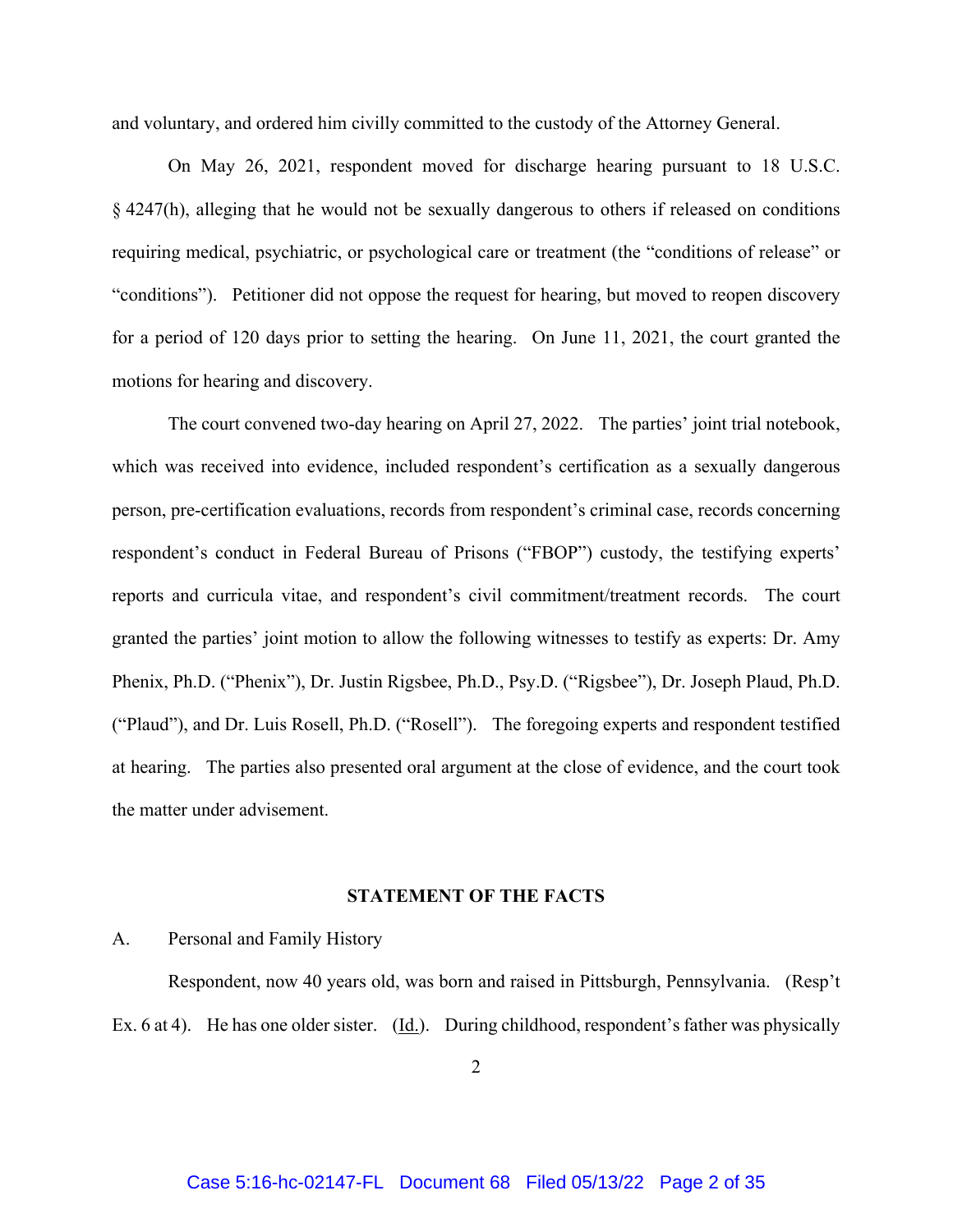abusive to him and his mother. (Resp't Ex. 1 at 2). Respondent's parents divorced when he was 13 years old, and his mother raised him following the divorce. (Resp't Ex. 6 at 2). Respondent had a difficult time adjusting to the divorce, and he began acting out in school and at home, including physical violence directed to his mother and sister. (Resp't Ex. 1 at 2).

 At age 16, respondent threw a screwdriver at his sister and caused a severe puncture wound on her back. (Id.). He was arrested and placed in a juvenile facility for three months, and then a group home until age 18. (Id.).

Respondent graduated high school in 2000. (Id.). He has attended some vocational training programs since high school graduation, including a program to become a medical assistant, but he has not completed these programs. (Resp't Ex. 6 at 4 at 4).

Respondent was homeless from approximately age 19 to 26. (Id.) During this time, he lived with friends, in shelters, or on the streets of Pittsburgh. (Id.). He has a very limited work history, primarily in the retail industry restocking inventory. (Id. at 5). Prior to the instant period of incarceration and civil commitment, respondent received disability benefits based on his mental health issues. (Id.). Respondent maintains contact with his mother, as well as some aunts, uncles, and cousins, all of whom are now living in Wilmington, North Carolina. (Id. at 4).

B. Mental Health/Substance Abuse History

 Respondent has a history of alcohol abuse. He reportedly "drank heavily" between the ages of 26 and 28, and he has been arrested for "public drunkenness." (Resp't Ex. 1 at 3; Pet'r Ex. 29 at 31).

 Respondent also suffers from significant mental health problems. At age 10, he was placed in psychiatric treatment to address anger management issues. (Resp't Ex. 1 at 6). As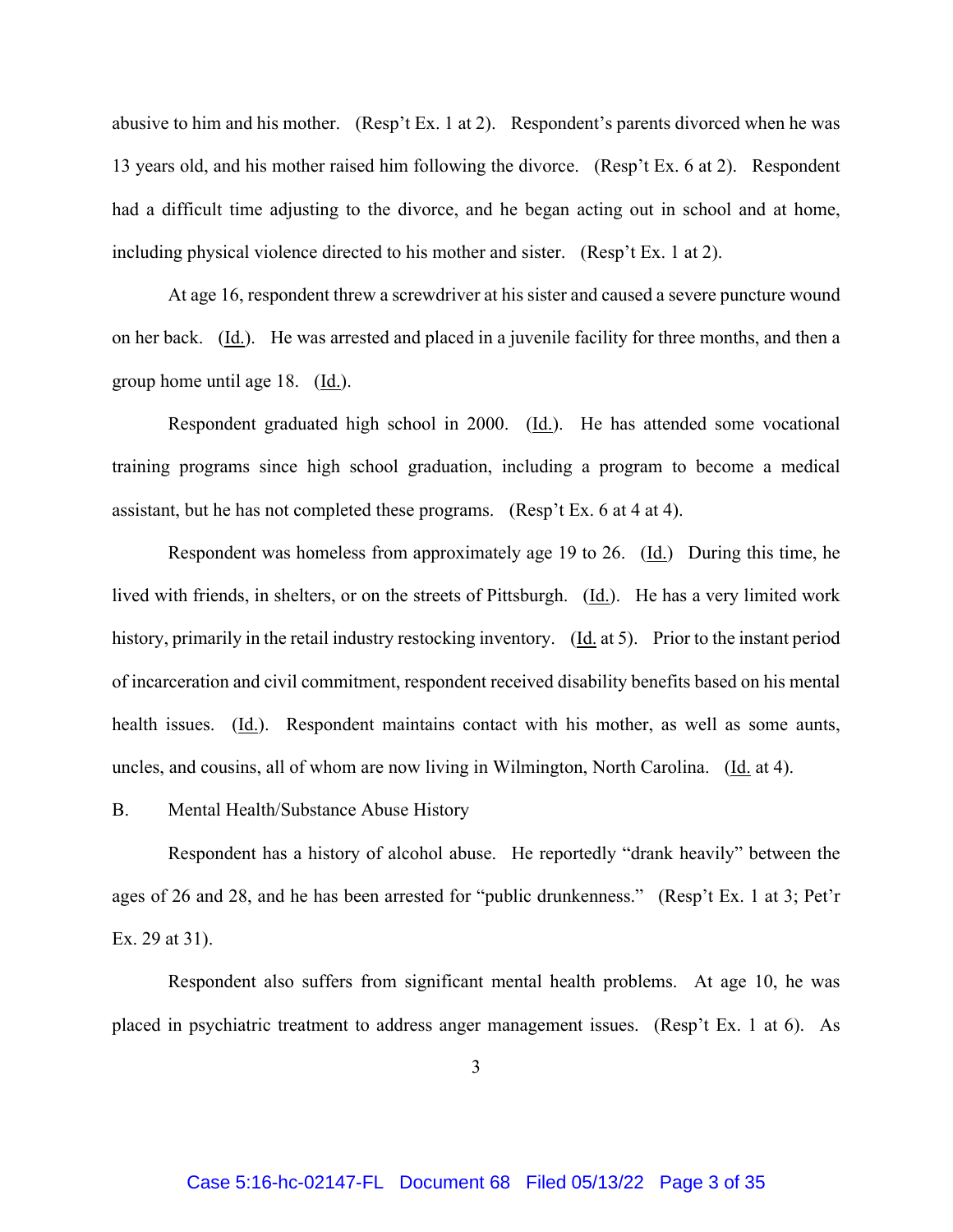noted above, respondent was placed in a group home between ages 16 and 18 to address anger and other emotional concerns. (Id.). And the record documents lifelong struggles with both anxiety and depression. (Resp't Ex. 6 at 5).

 During his time in FBOP custody, psychiatrists diagnosed respondent with depressive disorder, adjustment disorder with mixed anxiety and depressed mood, borderline and antisocial personality traits, pedophilic disorder (provisional), other specified paraphilic disorder (provisional), frotteuristic disorder, major depressive disorder, and borderline personality disorder. (Pet'r Ex. 29 at 36). Respondent also has an extensive history of threatening suicide and selfharm. (Id. at 34; Resp't Ex. 6 at 10). Plaud summarizes that respondent "had hundreds of contacts with psychology staff since he began his incarceration [and] he has received twenty six suicide risk assessments and was placed on suicide watch six times." (Resp't Ex. 6 at 10). The self-mutilation has been noted as "superficial" and the respondent explains that he "never really wanted to kill myself, I just don't always know what to do." (Id.).

 Currently, respondent is prescribed the antipsychotic olanzapine (Zyprexa) and the antidepressant citalopram (Celexa) to regulate his mood issues and sexual impulses, and naltrexone to assist with weight gain, which is a side effect of the Zyprexa. (Pet'r Ex. 27 at 7–8). Respondent is compliant with the medications and he reports they are helpful in regulating his mood and sexual impulses. (Id. at 7–8; Pet'r Ex. 29 at 7–8).

C. Sexual History

 Respondent is heterosexual and he self-reports sexual attraction to adult women and pubescent adolescent females. (Resp't Ex. 1 at 3–4). He denies sexual behavior with males.  $(\underline{Id.}$  at 3).

4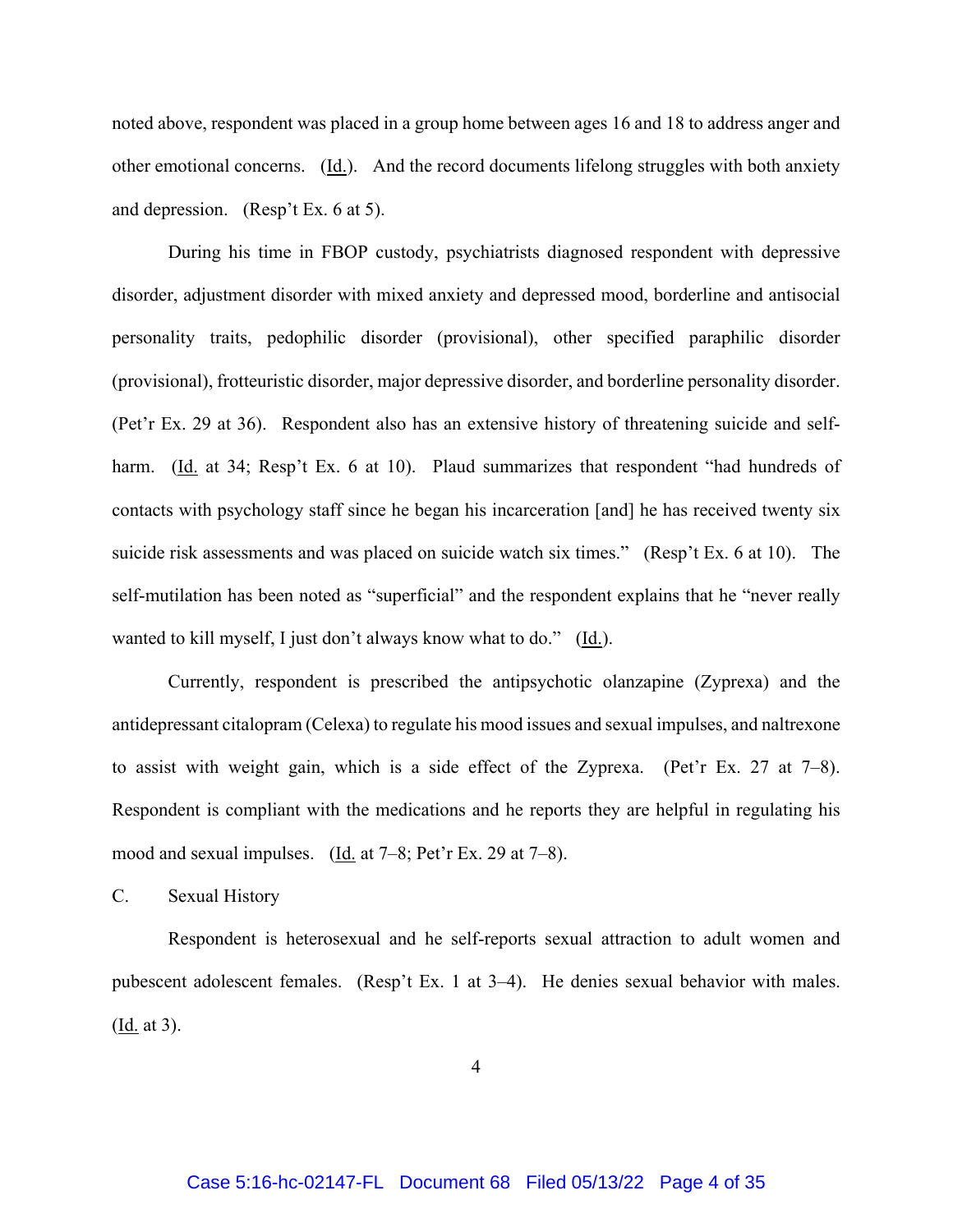Respondent became interested in sex at approximately 14 years old, when he began viewing pornography in magazines and masturbating. (Id.). At approximately age 18, respondent began viewing child pornography over the internet and engaging in online chat room discussions with teenage girls. (Id. at 4). Over the course of the next 10 years, respondent at times viewed pornography as much as 30 hours per week. (Id.). He masturbated to the child pornography almost every time he viewed it. (Id.).

 Between the ages of 24 and 28, respondent participated in online chat discussions with teenage girls approximately three times per week. (Id. at 5). During the chats, he sometimes convinced the minors to send him sexually explicit photographs. (Id.). Respondent also "lured six or seven underage females to have sex with him. He met the girls at the mall or had them over to his house where they engaged in sexual acts." (Resp't Ex. 6 at 7).

 Between ages 24 and 26, respondent committed numerous acts of frotteurism: sexual rubbing of victims without their consent. (Resp't Ex. 1 at 5). He admits to walking up behind adult women and grabbing their breasts on the streets of Pittsburg once a week during this time period. (Id.; Resp't Ex. 6 at 3, 5). He also exposed his genitals to adult women on two different occasions between ages 25 and 26. (Resp't Ex. 6 at 7). Finally, respondent testified that he did not commit any frotteuristic behaviors for two years and nine months prior to his sentencing for the index child pornography offenses.

 Respondent reports approximately eight different sexual partners, most of which appear to be the minors he lured for sex using the chat rooms. (Id. at 7). At age 26, he was involved in a six-month relationship with a 17-year-old female, and they had sexual intercourse on three occasions. (Id. at 6). During this relationship, respondent threw a large rock at her back because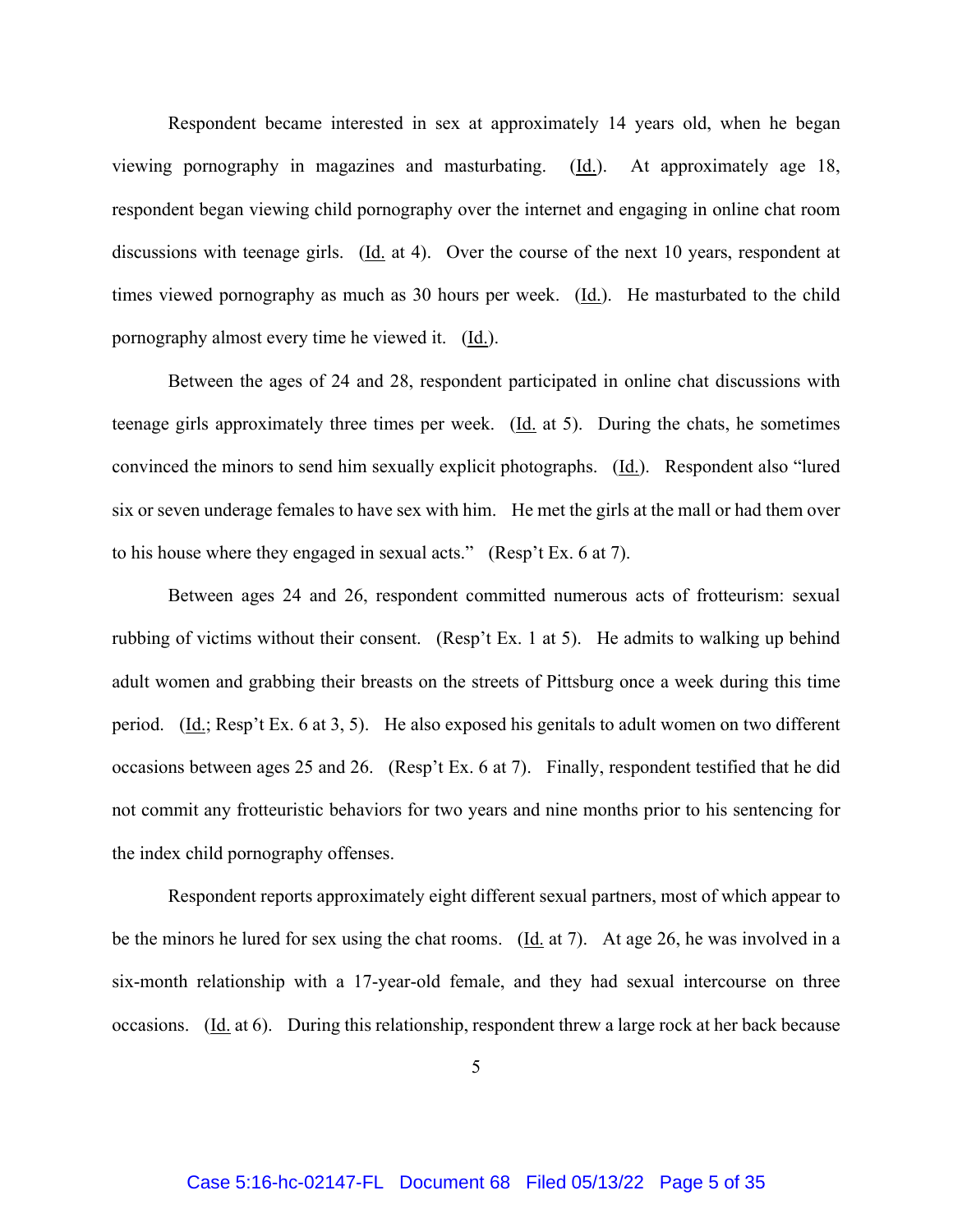he was jealous that she was talking to other men.  $(\underline{Id})$ . At age 27, respondent had an eightmonth sexual relationship with a 26-year-old female. (Id.). During this relationship, respondent was arrested for simple assault, disorderly conduct-public drunkenness, and harassment following an incident where he punched, slapped, and threw his partner into a wall. (Pet'r Ex. 29 at 30–31). The responding officers documented that respondent was highly intoxicated at the time of the arrest. (Id.).

 Currently, respondent masturbates approximately three to four times per week, typically to sexual fantasies of adult females. He has admitted masturbating to fantasies involving female FBOP staff members while in the CTP program. (Id. at 7, 9).

## D. Adjudicated Child Pornography Offense

 On July 9, 2009, at age 28, respondent was arrested and charged with transportation of child pornography (count one), receiving child pornography (count two), and possession of child pornography (count three), in the Western District of Pennsylvania. (Resp't Ex. 1 at 7; Pet'r Ex. 5 at 3). During an interview with FBI agents following his arrest, respondent admitted to receiving and sending child pornography. (Resp't Ex. 1 at 8). In particular, he received and/or downloaded nude images of underage females from various internet sites. (Id.). He copied the images and then sent them to third parties, including one of the investigating agents. (Id.). He further admitted to communicating with underage girls online, at times posing as 15-year-old male. (Id.).

 The affidavit of probable cause indicated that respondent met at least one 17-year-old female from the online chat rooms and had sex with her.  $(\underline{Id.})$ . Respondent further admitted travelling to meet at least 10 teenage girls he met in the chat rooms, but he denied sexual contact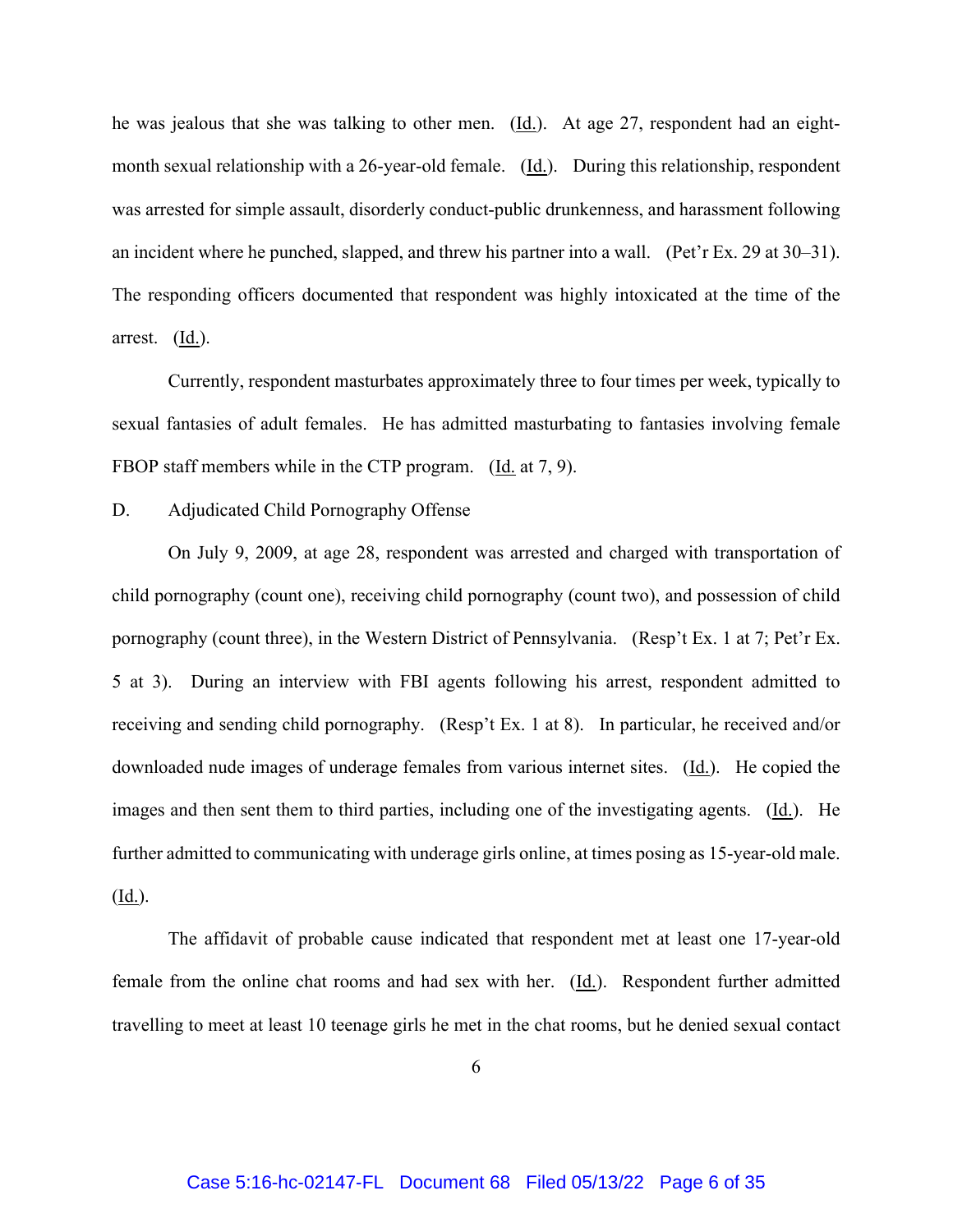with them. (Id.). He acknowledged viewing child pornography and participating in the chat rooms for at least five years prior to his arrest. (Id.). According to the FBI report, respondent communicated within at least 21 juvenile females and had conversations with an undercover agent posing as a 14-year-old. (Id.). He asked for nude pictures and described wanting to perform sexual acts on these minors. (Id.).

 Respondent was placed on conditional pretrial release following his arrest. (Pet'r Ex. 5 at 3). He remained on pretrial release for approximately nine months prior to sentencing and complied with all conditions with one minor exception related to his electronic monitoring. (Id.).

 On April 23, 2010, respondent pleaded guilty to counts one and three: transportation of child pornography and possession of child pornography, respectively. (Pet'r Ex. 5 at 3). That same day, the United States District Court for the Western District of Pennsylvania sentenced him to 87 months' imprisonment on count one. (Pet'r Ex. 6 at 2). The sentencing court did not impose a sentence on count three based on finding that it was a lesser-included offense of count one. Id. Respondent also was sentenced to 10 years' supervised release, with standard conditions as well as the following special conditions: 1) participation in mental health and/or sex offender treatment (including polygraphs), until such time as the court determines respondent can be released from the treatment program; 2) no association with children under the age of 18 except for family members or children supervised by adults approved by probation; 3) sex offender registration; 4) no possession of any materials depicting or describing child pornography; 5) installation of monitoring software on respondent's electronic devices and requirements that he consent to searches of such devices; and 6) warrantless searches of his residence, vehicles, papers,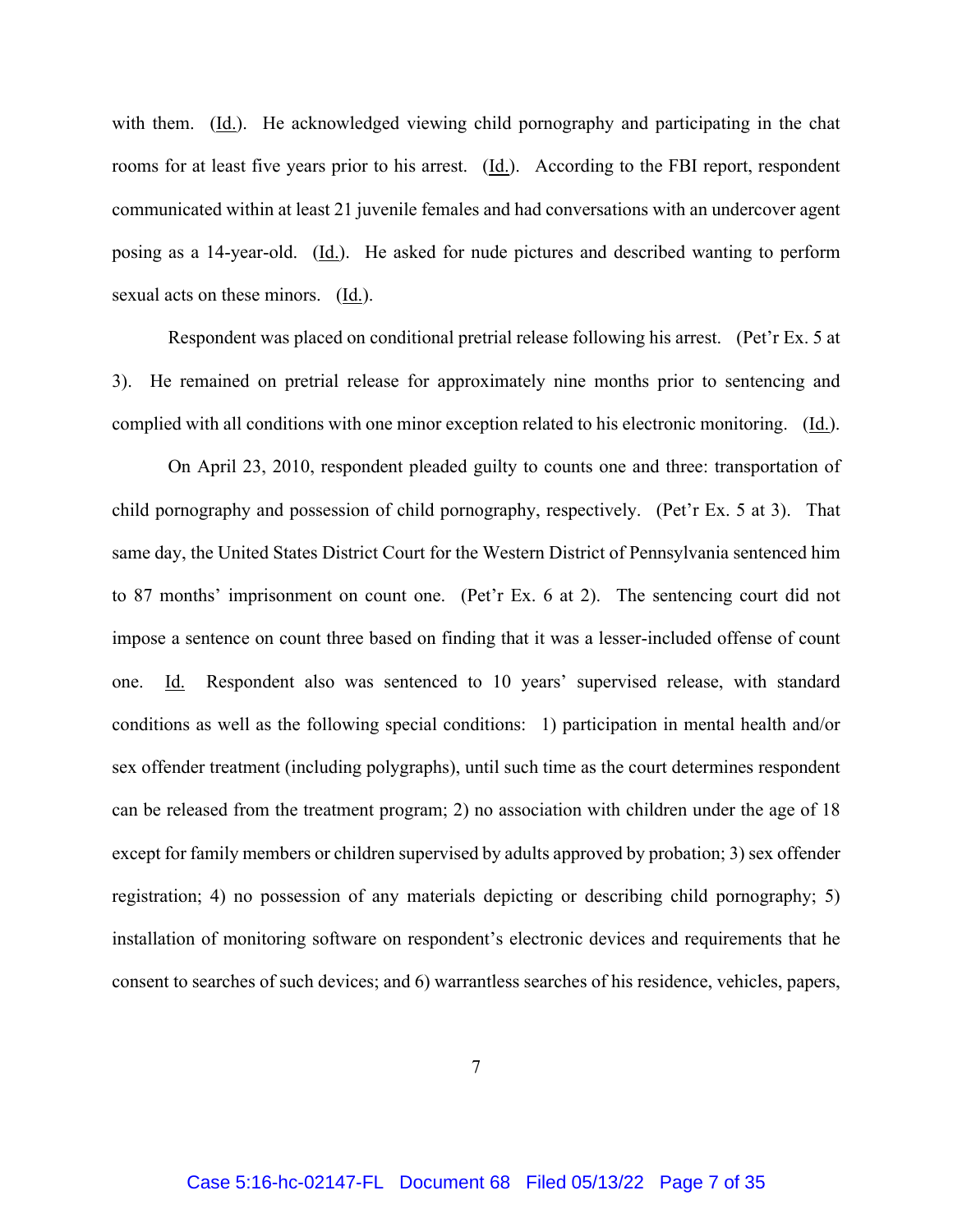computers and other electronic devices, and similar items. (Id. at 3–4).

#### E. Incarceration History

 Respondent entered FBOP custody on May 20, 2010. (Pet'r Ex. 29 at 31). His first three years of incarceration were relatively unremarkable. (See id.). From 2014 through 2016, respondent was charged with numerous disciplinary offenses, including unauthorized contact with a 23-year-old female, refusing to work, stalking (two offenses), insolence toward staff, possession of unauthorized item (which included pornographic images of adults dressed to look younger), and self-mutilation. (Id. at 32–34). As noted above, respondent required extensive mental health treatment due to suicide threats, depression and anxiety, and self-mutilation. (Resp't Ex. 6 at 10– 11).

 On December 5, 2013, respondent was transferred to the Federal Medical Center in Devens, Massachusetts ("FMC-Devens"), in order to enroll in the FBOP's residential sex offender treatment program ("SOTP-R"). (Pet'r Ex. 29 at 31). During treatment at FMC-Devens, respondent participated in community meetings, community committees, discussion/self-study groups, psychotherapeutic process groups, and psychoeducational groups. (Id. at 36). Treatment staff documented his good attendance, noted that he engaged with several treatmentrelated issues, and took responsibility for his actions. (Id.). FBOP staff also administered a penile plethysmograph ("PPG") study. (Id.). The study indicated arousal to prepubescent, pubescent, post-pubescent, and adult females, with the most arousal to female teenagers. (Id.)

 Respondent struggled during his time in the SOTP-R program. FBOP staff summarized his behavior as follows:

During the 15 weeks [respondent] was enrolled in the SOTP-R, he repeatedly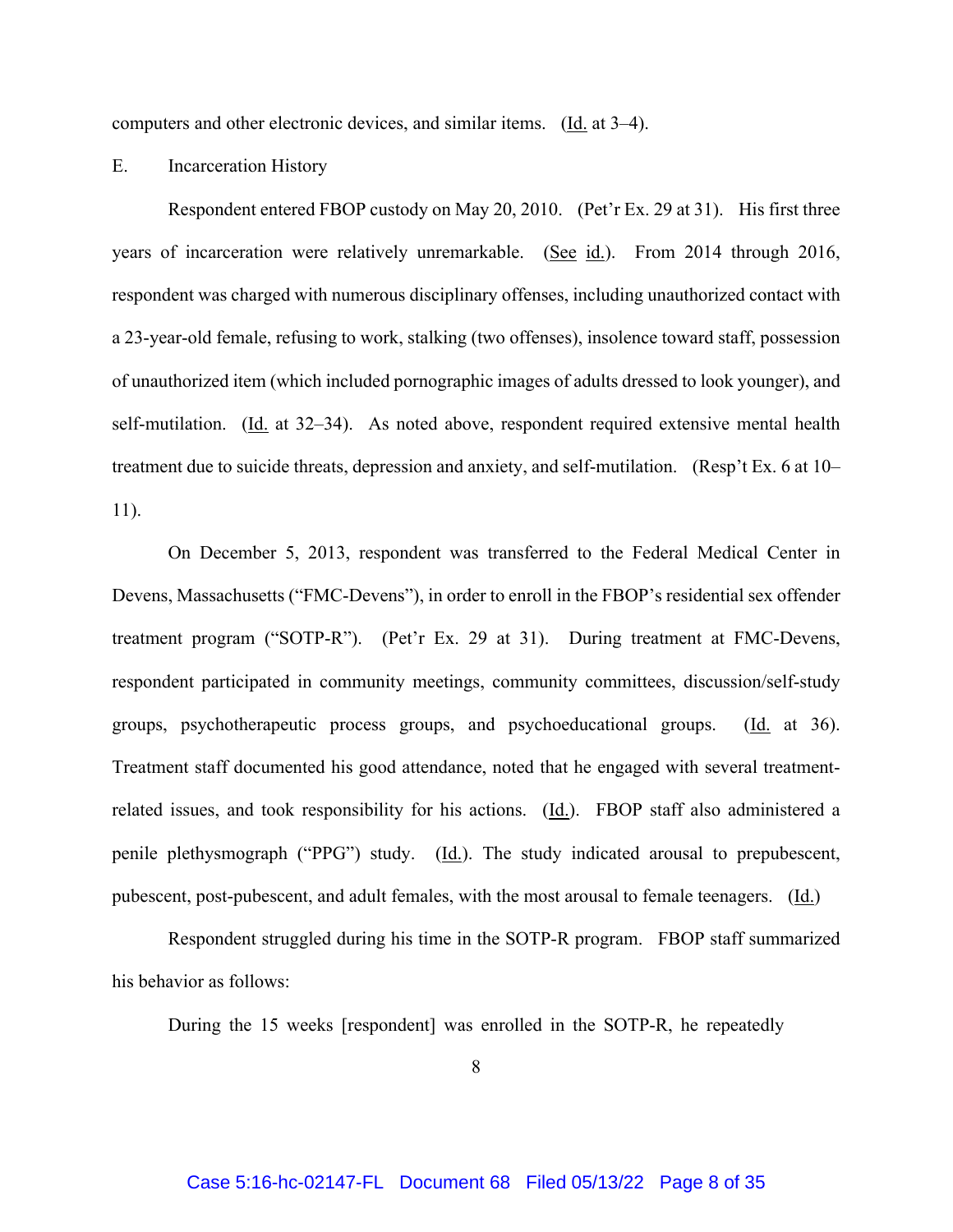violated SOTP-R rules and guidelines. He engaged in a pattern of harassing behaviors beginning in early [January 2014]. [Respondent's] behaviors were directed at two female SOTP-R staff members to whom he indicated he was sexually attracted. He engaged in unnecessary and frequent contact, threatened to drop out of the SOTP-R, threatened self-harm, and was insolent, stared [at the staff members], and lied.

[Respondent] was counseled several times regarding his behaviors and ultimately issued a Behavior Management Plan. However, his harassing behaviors did not stop. On 02-04-14, [respondent] was issued an incident report for refusing a program assignment. He demonstrated a defiant attitude, had interpersonal conflicts with other SOTP-R participants, and showed poor program participation. [Respondent's] poor efforts in treatment groups ultimately led to his failing [a course titled] Challenging Criminal Thinking. Despite many clinical interventions, counseling, programmatic sanctions, and incident reports, he continued to exhibit disruptive behaviors with few efforts to change. [Respondent] was determined to be unsuitable for the FMC Devens compound due to his stalking of a female staff member and concerns he posed a threat. He was considered SOTP-R incomplete.

(Id. at 37). With respect to the inappropriate stalking of the staff member, another clinician wrote:

[Respondent] started thinking of the staff member as his girlfriend. He was obsessed with her and found himself thinking about her all the time. [Respondent] would get jealous when other inmates would speak to the staff member. He knew his thinking wasn't right, but he felt he could not stop himself despite all the limits placed on him by SOTP-R staff. [Respondent] had similar feelings with females before. When someone was nice to him, he took it too far and made it unhealthy.

(Id. at 37–38). The same FBOP clinician also reported that respondent's "poor boundaries,

emotional dysregulation, and lack of appropriate coping strategies were a significant cause for

concern." (Id. at 38).

 On November, 10, 2015, after his discharge from the SOTP-R and transfer to another federal prison, respondent was convicted again of stalking a female staff member. (Id. at 34). The disciplinary officer found respondent disregarded a warning to cease stalking the staff member by sliding an inmate request addressed to her under the door of the psychology services office.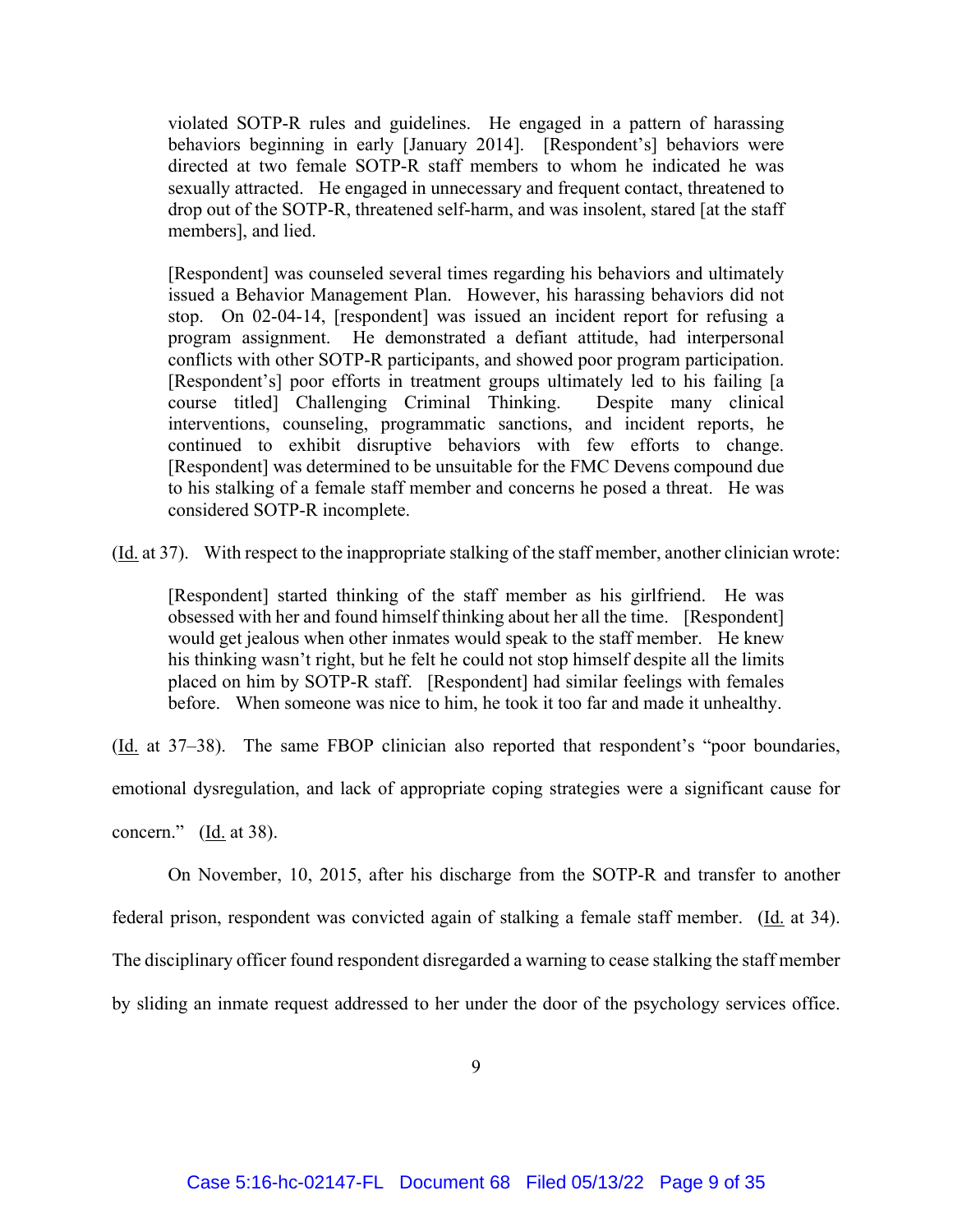$(\underline{Id.})$ .

 In January 2016, following his (pre-commitment) transfer to FCC-Butner, respondent admitted that he was sexually attracted to one of his female therapists. (Resp't Ex. 6 at 11). He told her he loved her and cut himself in front her. (Resp't Ex. 1 at 10). FBOP staff issued a behavioral management plan and placed respondent in disciplinary housing for six months due to this behavior.  $(\underline{Id.}; \text{Resp't Ex. } 6 \text{ at } 11).$ 

 On November 7, 2016, respondent again was moved to disciplinary housing after he spit on a staff member. (Resp't Ex. 6 at 11). He was charged with "assault-minor" for this incident. (Id.)

F. Civil Commitment History

Respondent entered FCC-Butner's commitment and treatment program ("CTP") on or about September 15, 2016, before he self-committed. (Id. at 11). From September 2016 through the end of 2017, respondent participated in groups and individual therapy except for times he was sent to the "annex" housing unit for disciplinary issues. (See id.). However, he struggled with excessive masturbation – up to five times per day – and "fantasizing about/objectifying female staff members." (Id.). In May 2017, he was sanctioned for staring at a female staff member. (Id.). In July 2017, he was sanctioned for throwing food and spitting on a peer who cut in front of him in the food line. (Id.). At hearing, respondent testified that around this same period of time he began taking his new medications, Zyprexa, Celexa, and Naltrexone. And he reported that the medications made him calmer and helped with his anger.

In 2018, respondent continued to participate in treatment, including by taking groups in anger management, boundaries, autobiography, basic relationships, assertiveness, conflict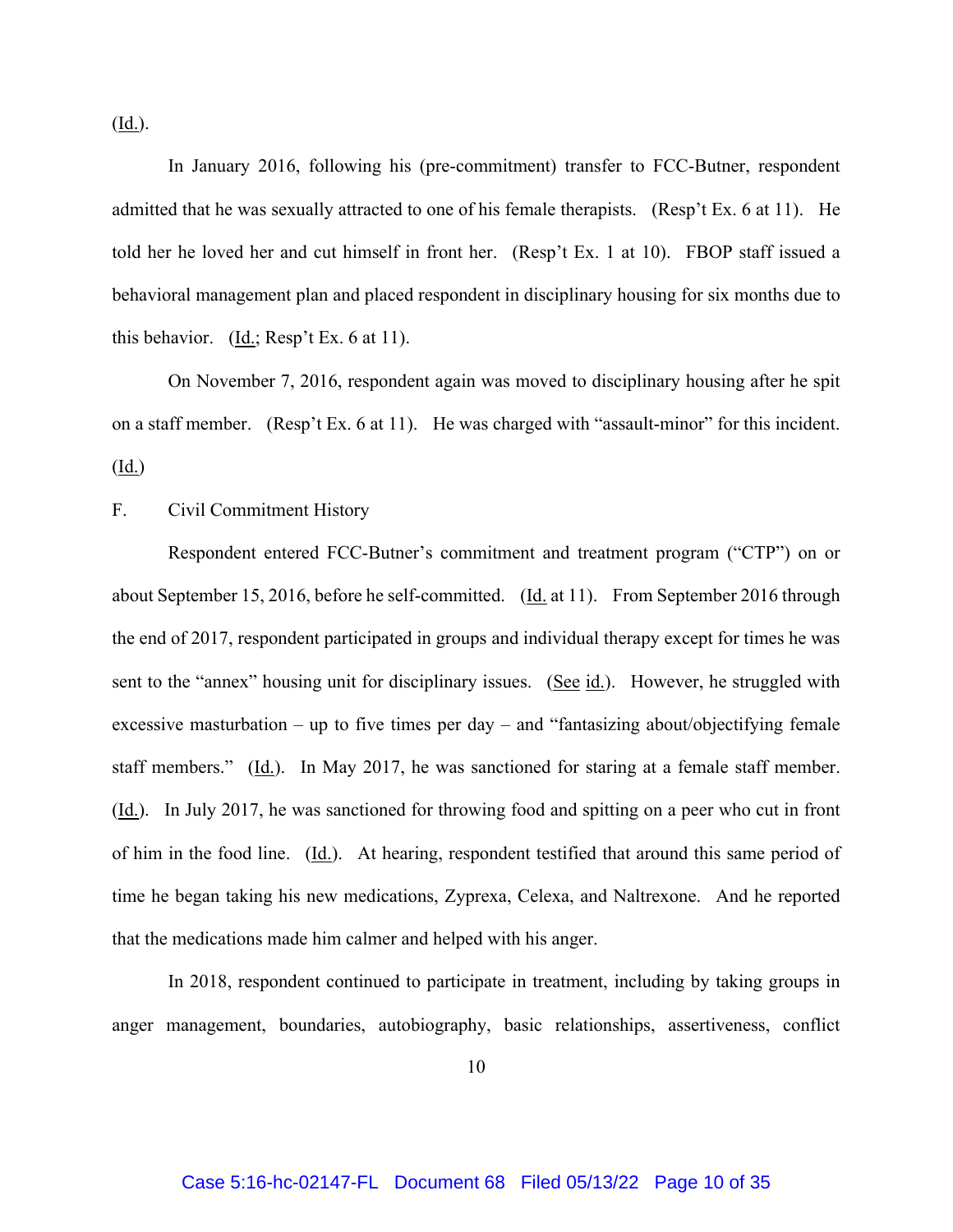resolution, problem solving, cognitive distortions, good lives application, and sexual selfmanagement. (Id.). He was rated as having "intellectual and emotional understanding" of the treatment goals of acceptance of responsibility and emotional control, and "superficial intellectual understanding" of other goals. (Id.). However, treatment staff reported respondent spent approximately 60 percent of the day sexually preoccupied, "fantasizing about various female staff and a newscaster on television." (Id.). A progress report noted that respondent "believed in his mind he has a life with them and will be with them once he is released." (Id.). In addition, respondent diligently completed his masturbation logs but he showed limited motivation to implement behavior strategies to manage his sexual impulsivity. (Id. at 11–12). On November 27, 2018, a staff member asked respondent if he believed he would reoffend if he were in the community, and he replied, "probably so." (Pet'r Ex. 24 at 3). Despite these challenges, respondent reported positive feelings about treatment and that he understood further work was necessary with respect to his participation in treatment and sexual preoccupation issues. (Resp't Ex. 6 at 12).

In 2019, respondent continued to participate in treatment, including community meetings, individual therapy, and various treatment groups. (Id.). On March 22, 2019, respondent reported lingering in areas where a new intern was present. (Id.). He described this behavior as "stalking" and further admitted fantasizing about the intern in a sexual way, although not as a girlfriend as he had done with past female staff members. (Id.). FBOP staff instructed respondent to work with two other peers to create an accountability plan and return the plan to the staff member in two hours.  $(\underline{Id.})$ . He complied with this instruction.  $(\underline{Id.})$ . At the subsequent meeting after respondent completed the accountability plan, the CTP acting clinical coordinator and the staff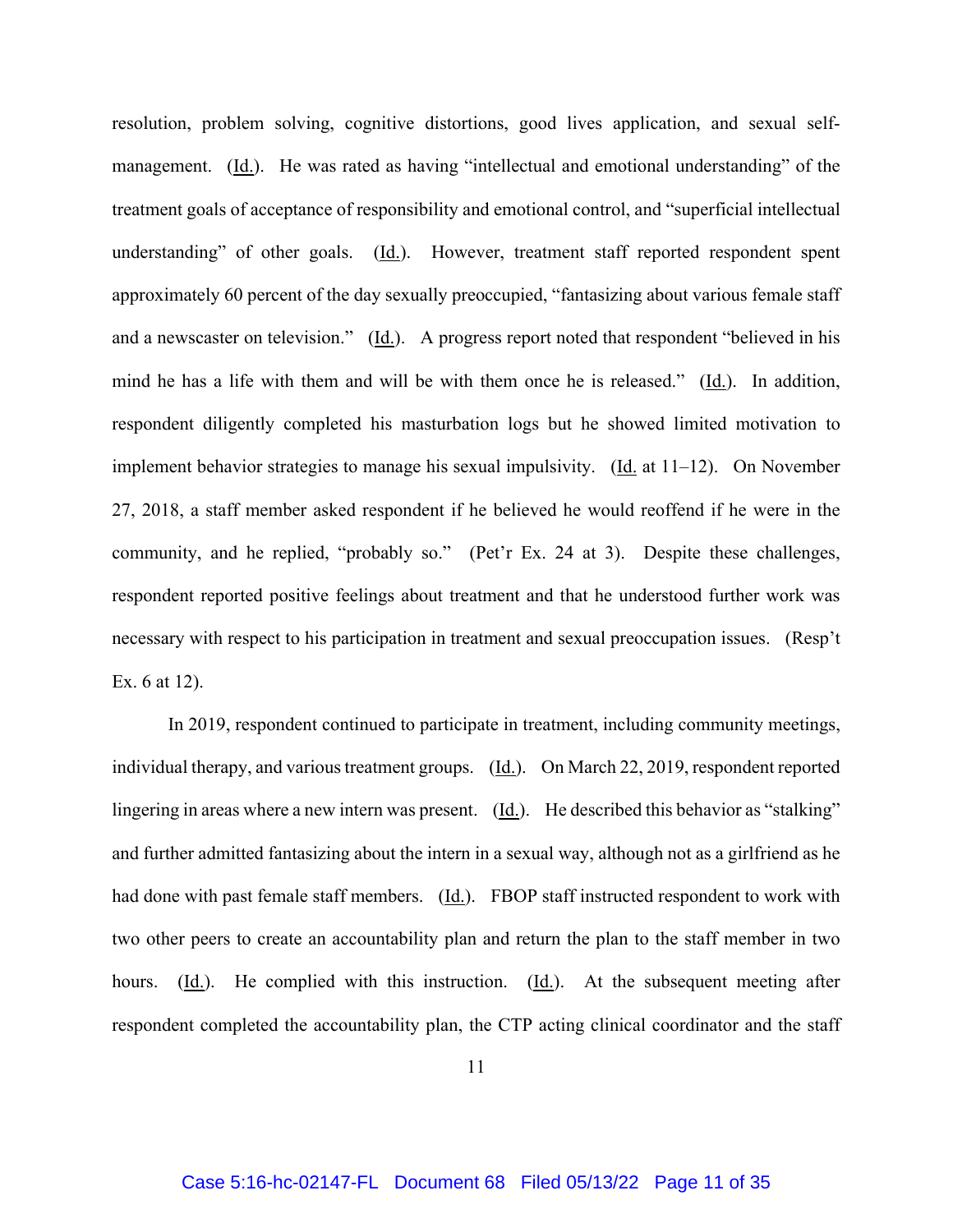member warned respondent to refrain from stalking the intern and directed him to disclose future issues to his peer accountability partners and his primary clinician. (Id.). Despite these interventions, within a few days respondent was observed to be present in the same area as the intern. (Id.). As a result, respondent was charged with stalking on April 5, 2019, and he was moved to a secure housing unit. (Id.).

Respondent was allowed to return to the Maryland unit, where active CTP participants reside, on September 29, 2019. (Id.). Through December 2019, he continued to report masturbating to sexual fantasies of female staff.  $(\underline{Id})$ . On April 17, 2020, a psychology intern documented that respondent was staring at her in an inappropriate manner. (Pet'r Ex. 29 at 10). When confronted, respondent admitted to staring at the intern on at least three previous occasions, and that he did not feel guilty about the behavior until the intern confronted him.  $(Id.)$ . Treatment staff directed respondent to discontinue this behavior. (Id.). However, on April 28, 2020, the intern documented that respondent was making a great effort to stare at her. (Id.).

Despite these challenges, respondent continued to participate in Phase II of the CTP through the remainder of 2019 and into 2020, although treatment programming in 2020 was limited due to COVID-19 restrictions. (Resp't Ex. 6 at 12–13). Treatment staff reported that respondent demonstrated consistent application of emotional control, and intellectual and emotional understanding with consistency of application in therapeutic alliance, acceptance of responsibility (in sexual exploitation and sexual victimization), and group therapy behaviors. (Id. at 12). He was reported to display superficial understanding for goals of participating in the therapeutic community, sexual preoccupation, problem solving, financial management skills, and significant social influences. (Id.). Individual therapy sessions focused on improving self-esteem. (Id.).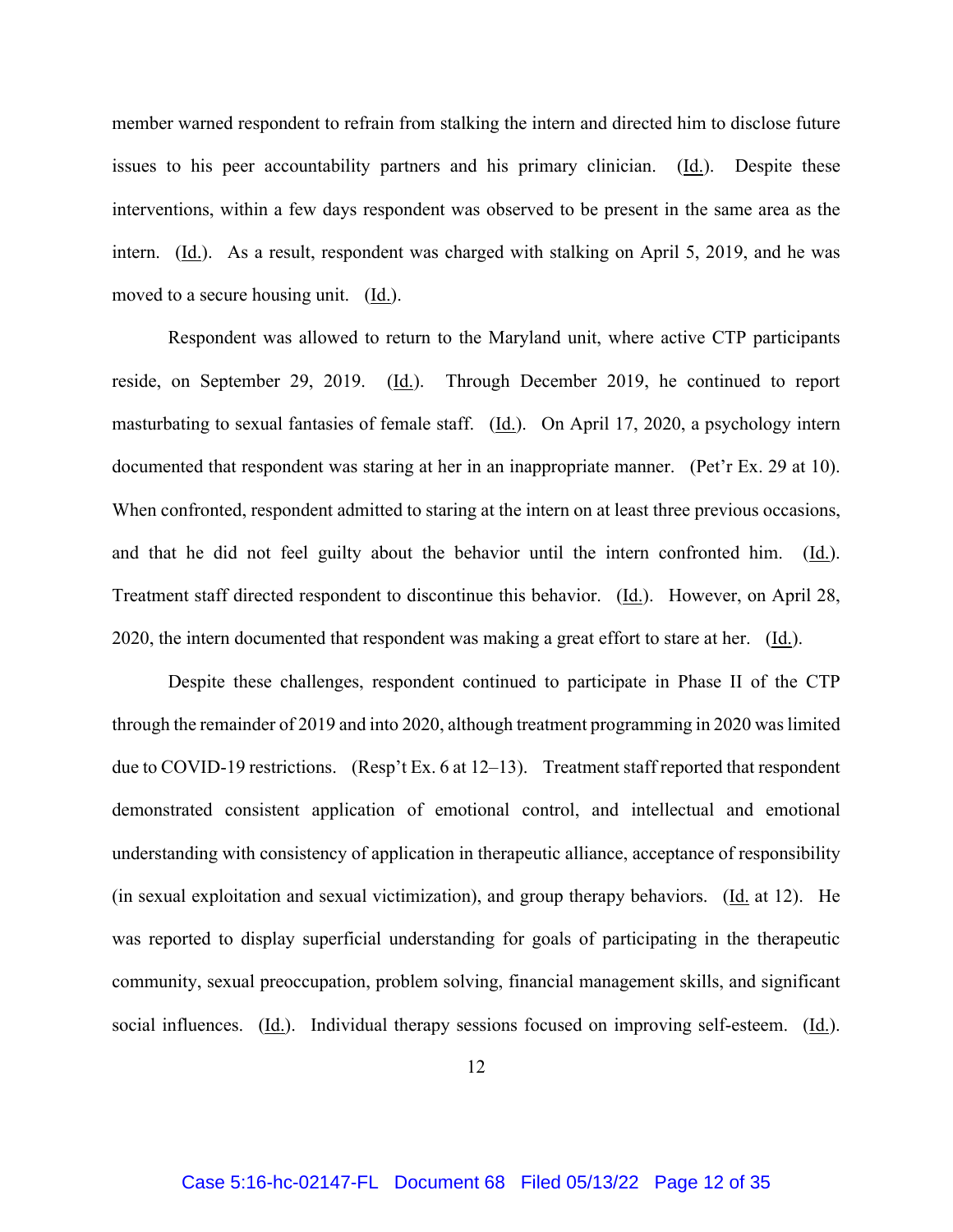Respondent received 100 percent participation marks for completing group sessions, and over 93 percent marks for participation and homework assignments during 2020. (Id. at 13). In September 2020, respondent reported that he was attracted to a new intern, but he was able to avoid stalking behavior. (Id.). In October 2020, he reported masturbating approximately two times per week to fantasies of prior girlfriends or women on television. (Id.).

 In 2021, individual therapy sessions focused on respondent's "obsessive" thoughts about female staff, and his ongoing struggles with low self-esteem. (Id.). He remained medication compliant. (Id.). Treatment staff identified goals that included communicating with peers and spending more time connecting with the therapeutic community, as well as working on his risk factors, which include stalking, obsession, and masturbating to female staff members. (Id. at 13– 14). In June 2021, respondent admitted that he had engaged in sexual fantasies about a staff member. (Id. at 14). However, he reported that he did not masturbate to fantasies involving the staff member, and that he had "reminded himself that such behavior was harmful and that this person was not interested in a relationship with him." (Pet'r Ex. 27 at 4).

 On June 29, 2021, respondent told his primary clinician that he was "feeling more depressed, down and belittling [him]self again." (Id.). He noted that he was not using the techniques that he had learned during group and individual sessions. (Id.).

 On October 22, 2021, respondent reported to his primary clinician that he continued to struggle with attraction to a female staff member. (Id. at 5). However, he was using a three-byfive index card with written comments on it to distract himself from staring at her. (Id.). On November 15, 2021, the clinician reported that respondent's "focus on the female staff member still exists, but he maintains control over his behavior." (Id. at 6). In connection with this issue,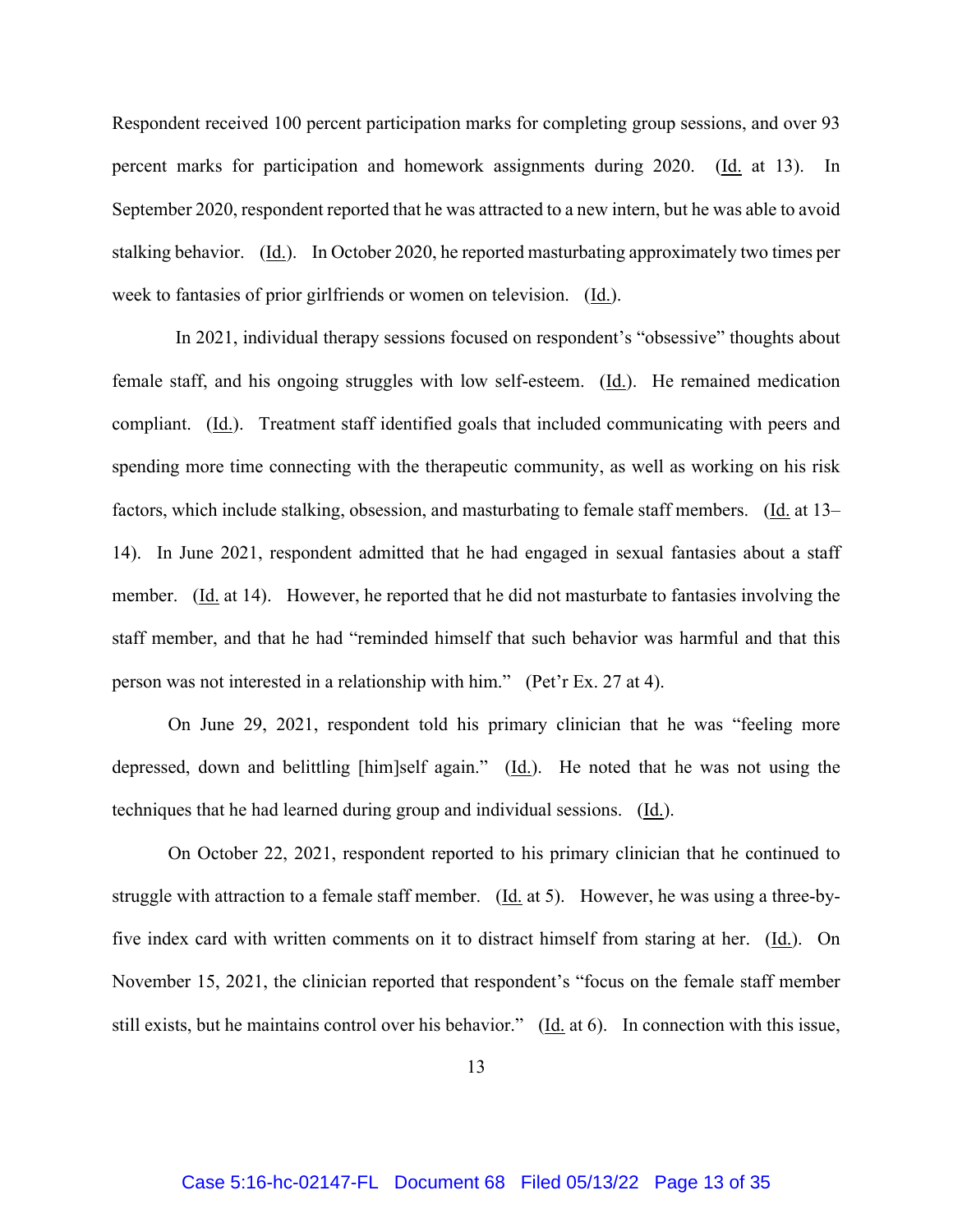respondent stated, "I am not looking at her as much and not staring at her at all. I look away when

I do look in her direction and then snap my rubber band or pull out my cards." (Id.).

On December 10, 2021, respondent's primary clinician reported the following:

[Respondent] reported that he had to do an RSA [rational self-analysis technique] because he had a lapse. He was staring at two female staff members. He was caught by a treatment peer member staring. He spent about 15 minutes mentally beating himself up, but then said "it is just a lapse, I can overcome it." Now he is reportedly trying to participate more in process group. He brings up topics, but still doesn't give other peers feedback. He talks himself out of it. He finds himself having deviant thinking about once a week, but does not masturbate at that time. He will masturbate to healthy thoughts some other time during the week. He continues to work on being out of his cell more often. He was staring at female staff when he was waiting to go to chow. Someone pointed out what he was doing and he no longer waits in the front area anymore.

(Id.).

 Respondent continued to participate in Phase II programming throughout 2021. (Resp't Ex. 6 at 14). As of April 2022, respondent was enrolled in the following groups: application process group, CTP community meeting, managing risk factors for sexual recidivism seminar series, advanced adult intimacy skills, and social skills. (Id.; Pet'r Ex. 27 at 7). He completed groups in prerelease planning, sexual self-management, substance use prevention, human sexuality and intimacy skills II, and anger management. (Pet'r Ex. 27 at 7). His participation in group sessions ranges from being attentive without actively participating to actively engaging, and he has been submitting his homework for groups/assignments. (Id.).

 Respondent also disclosed several issues regarding his sexual behavior and treatment struggles in the weeks leading up to the instant hearing. On February 28, 2022, respondent reported that he had received his annual forensic evaluation from Rigsbee and felt that it was "mostly bad." (Pet'r Ex. 16 a 3998). During process group, respondent disclosed that "I have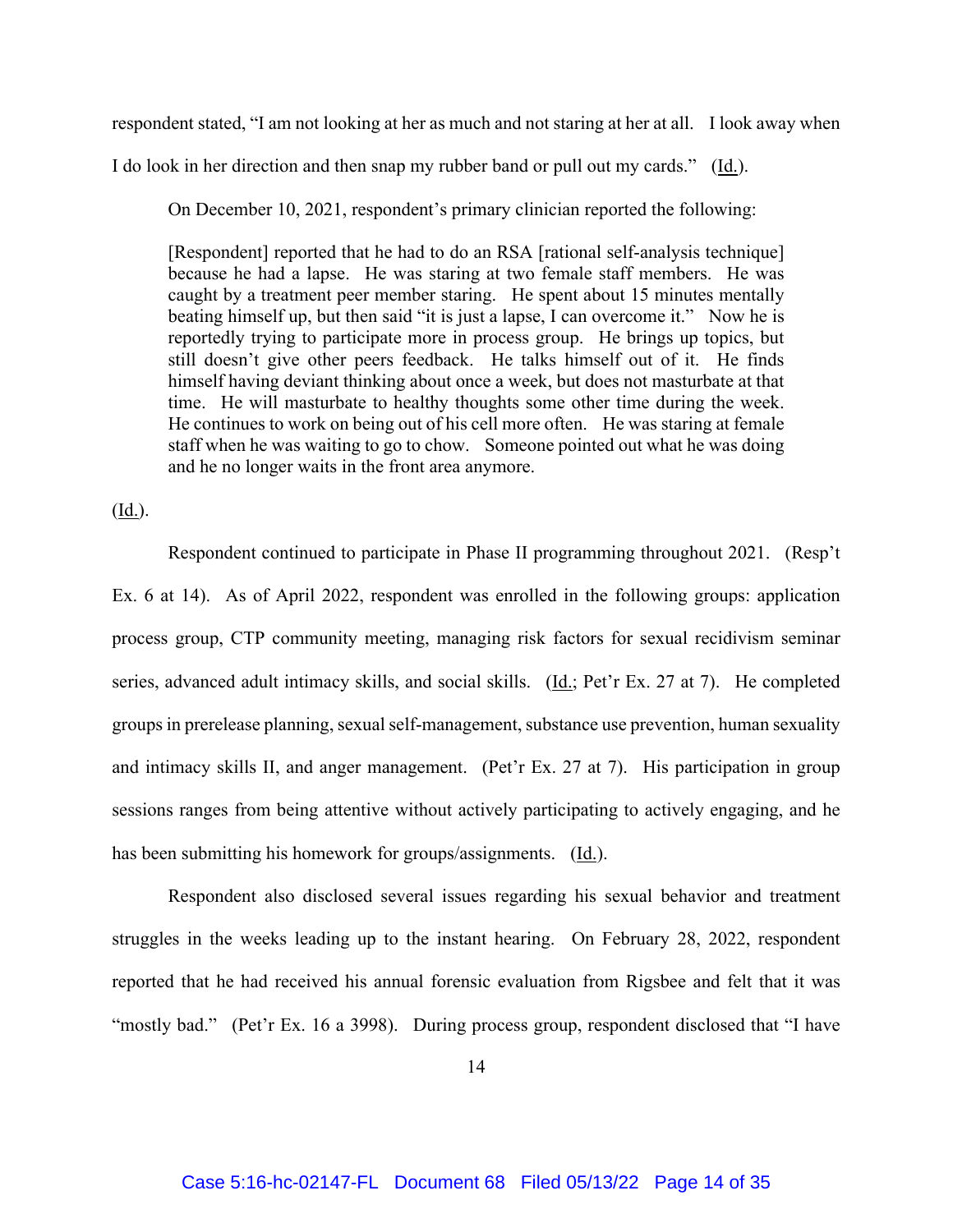been isolating a lot and I masturbated twice since I got [the report]." (Id.).

On April 11, 2022, approximately two weeks before the instant hearing, a treatment note

documented the following interaction during a "process" group:

[Respondent] has been sitting in the dayroom to see if a psychologist on the lower compound will be walking by. He shared that he has been having fantasies about her, but has not masturbated to these fantasies. When prompted, [respondent] was able to identify thinking errors including, "she likes me," and "she won't mind that I'm fantasizing." Feedback included assistance with rational challenges to thinking errors, and encouragement to use tools and interventions that he has gained through sexual self-management. The group discussed which tools were effective before (thought stopping, positive self-talk, RSAs), and how to find motivation to use those tools. [Respondent] indicated he uses interventions about "50%" of the time he experiences deviant sexual fantasies.

(Id. at 4009).

Nevertheless, respondent also reported some progress in treatment during the weeks prior

to the hearing. A treatment note from April 15, 2022 reads as follows:

[Respondent] reported that he is still attracted to two female staff members on the compound. He sits in front and watches television, so he sees them sometimes which triggers his fantasies. He does not masturbate to these fantasies and has been utilizing his sexual self-management techniques including thought stopping, covert sensitization and positive thought rehearsal. He has also started sitting facing the wall instead of the windows, so he is less likely to notice people walking on the compound. He has asked for help in both his process group and the community meeting recently. We discussed potentially getting an accountability buddy.

(Id. at 4000). The treatment provider further noted that respondent remained compliant with his

medications over the most recent 30-day review period, and that the medication regimen "is likely

contributing to his current stable presentation." (Id.).

## G. Release Plan

Upon release, respondent plans to reside in a halfway house arranged by FCC-Butner staff,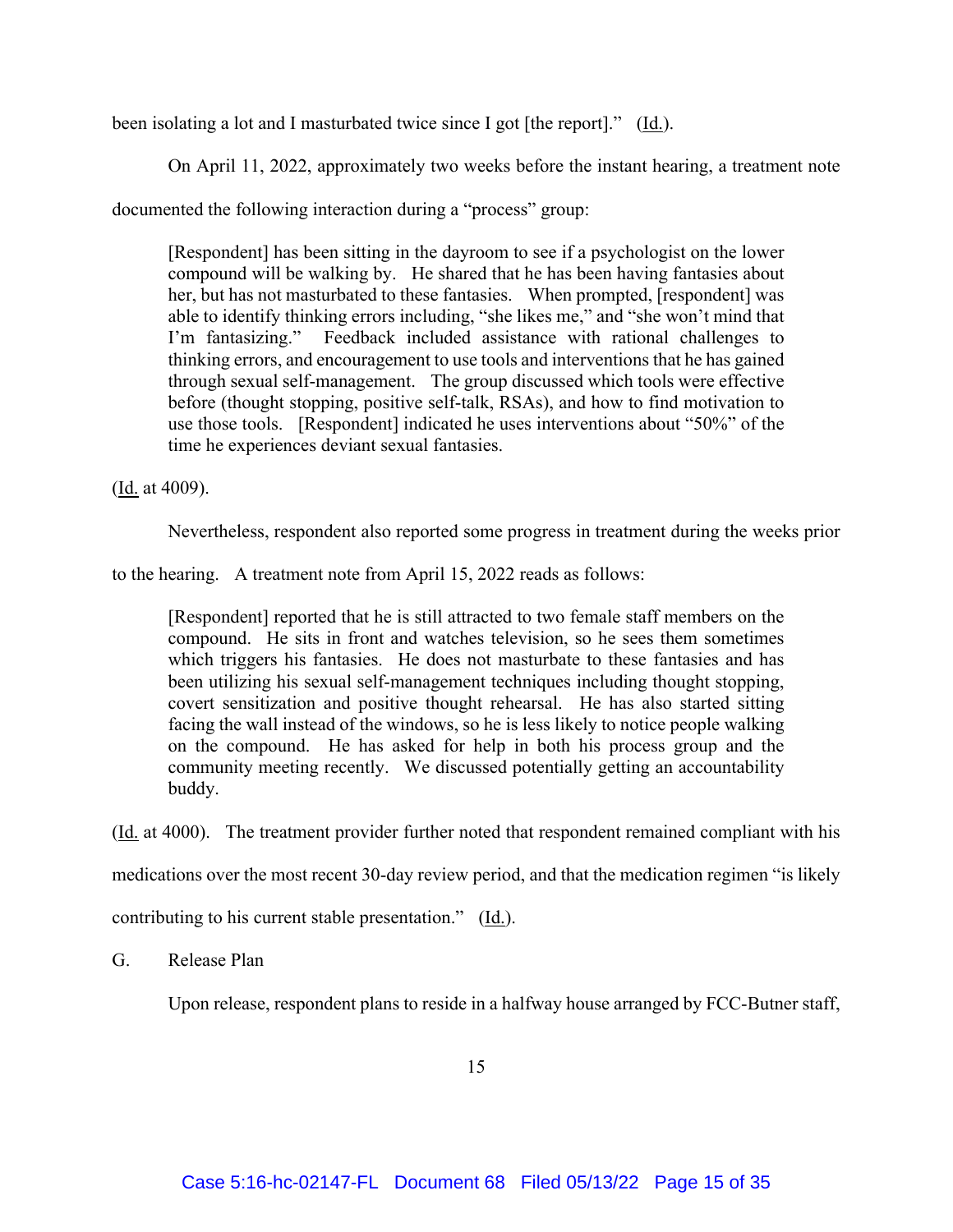preferably in Wilmington, North Carolina, where his mother and other supportive family reside. Respondent cannot live with his mother due to housing restrictions related to his criminal history. In addition, respondent is requesting conditional release, and he recognizes that he will be subject to strict conditions requiring sex offender treatment, halfway house placement, polygraph exams, restrictions on internet use, and GPS monitoring. He testified credibly that he would comply with these conditions if released.

### **COURT'S DISCUSSION**

#### A. Legal Standard

The Adam Walsh Act established a program for civil commitment of individuals in the custody of the Federal Bureau of Prisons, and others, who are determined to be "sexually dangerous person[s]." 18 U.S.C. § 4248(a), (d). An individual committed under the Act may request discharge hearing pursuant to 18 U.S.C. § 4247(h), provided the motion is not filed within 180 days of a court determination that he is sexually dangerous. At the discharge hearing, respondent must demonstrate by a preponderance of the evidence that he no longer is a sexually dangerous person, or will not be sexually dangerous if released under a prescribed regimen of medical, psychiatric, or psychological care or treatment. 18 U.S.C. §§ 4247(h), 4248(e); see United States v. Shea, 989 F.3d 271, 276 (4th Cir. 2021) ("To obtain a discharge, the committed person carries the burden to show by a preponderance of the evidence that he is no longer sexually dangerous.").

 A "sexually dangerous person" is one "who has engaged or attempted to engage in sexually violent conduct or child molestation and who is sexually dangerous to others." 18 U.S.C.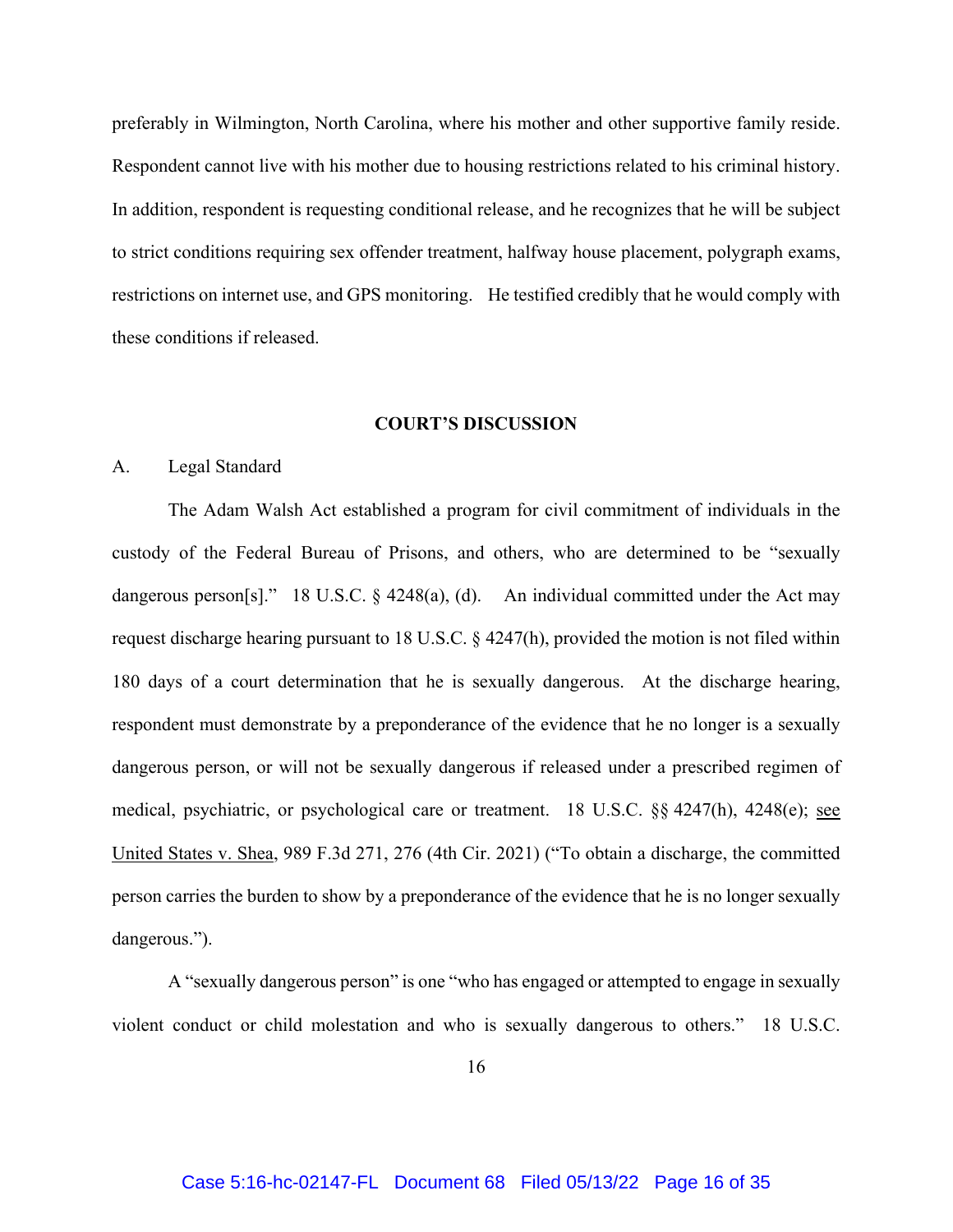§ 4247(a)(5). The phrase "sexually dangerous to others" means that "the person suffers from a serious mental illness, abnormality, or disorder as a result of which he would have serious difficulty in refraining from sexually violent conduct or child molestation if released." 18 U.S.C.  $§$  4247(a)(6).

Thus, at the initial commitment hearing, petitioner must show that respondent 1) has previously "engaged or attempted to engage in sexually violent conduct or child molestation"; 2) currently "suffers from a serious mental illness, abnormality, or disorder"; and 3) "as a result of" such condition, "would have serious difficulty in refraining from sexually violent conduct or child molestation if released." 18 U.S.C. §§ 4247(a)(5), (6), 4248(d); see also United States v. Comstock, 560 U.S. 126, 130 (2010). To obtain discharge pursuant to § 4247(h), respondent must show by a preponderance of the evidence that one of the foregoing conditions no longer applies, or would not apply if the court released him on a prescribed regimen of medical, psychiatric, or psychological care and treatment. See 18 U.S.C. § 4248(e); Shea, 989 F.3d at 276. "The burden of showing something by a 'preponderance of the evidence,' . . . simply requires the trier of fact 'to believe that the existence of a fact is more probable than its nonexistence before he may find in favor of the party who has the burden to persuade the judge of the fact's existence." Concrete Pipe & Prods. of California, Inc. v. Constr. Laborers Pension Tr. for S. California, 508 U.S. 602, 622 (1993) (alterations omitted) (quoting In re Winship, 397 U.S. 358, 371–72 (1970) (Harlan, J., concurring)).

B. Analysis

#### 1 Prong One

The parties stipulate that prong one remains satisfied based on respondent's self-reported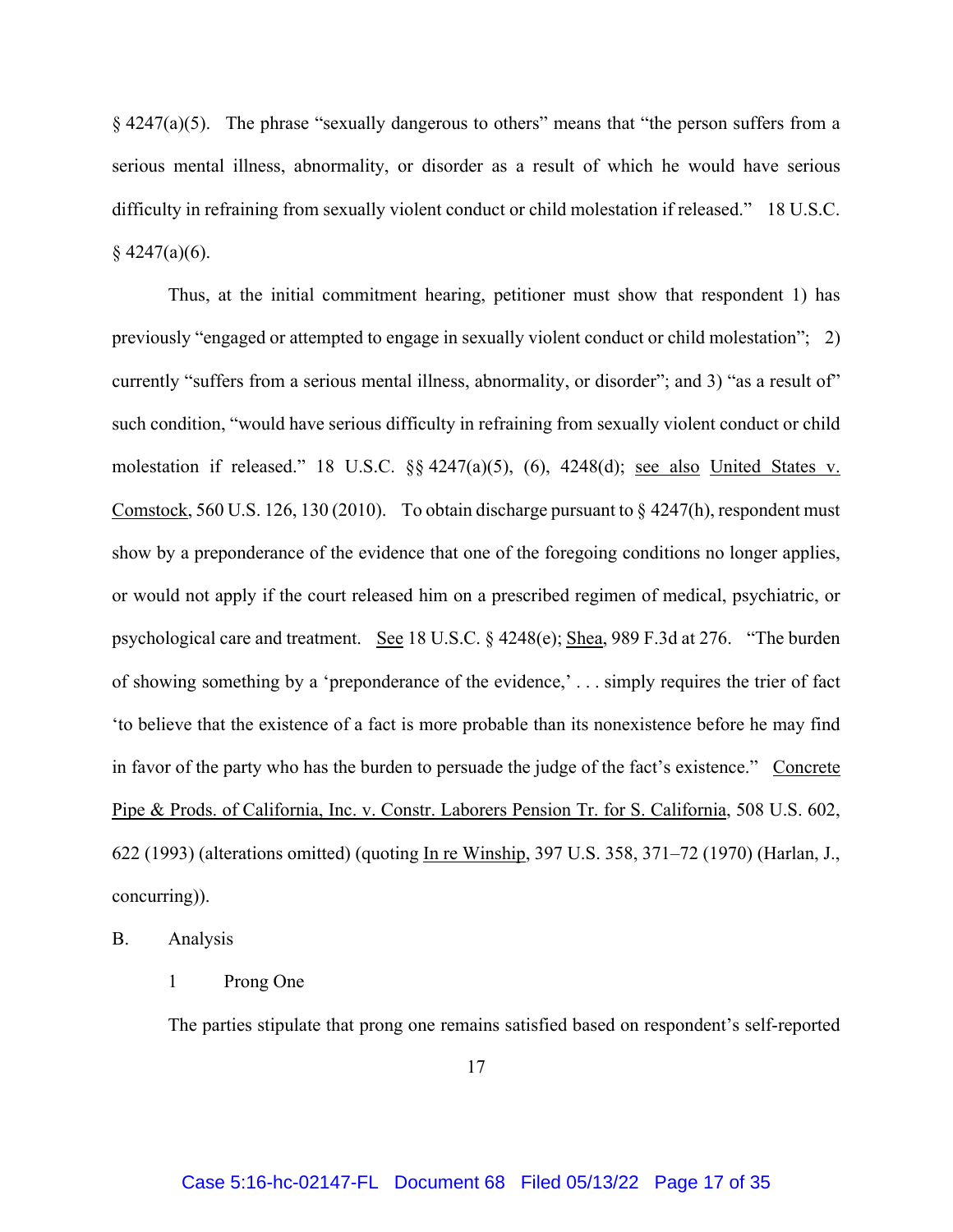offense conduct including the frotteuristic acts and sexual conduct with minors. That stipulation is true. (See, e.g., Resp't Ex. 6 at 6–7, 9). Prong one remains established in this case. See 28 C.F.R. § 549.92 (defining sexually violent conduct); 28 C.F.R. § 549.93 (defining child molestation).

2. Prong Two

Prong two addresses whether respondent currently suffers from a serious mental illness, abnormality, or disorder. 18 U.S.C. § 4247(a)(6); Comstock, 560 U.S. at 130. The parties also stipulate that this prong remains established. The experts opine that respondent's diagnosis of frotteuristic disorder satisfies prong two. (Pet'r Ex. 27 at 10–13; Pet'r Ex. 29 at 15–18; Resp't Ex. 6 at 17–18; Resp't Ex. 1 at 13). The Diagnostic and Statistical Manual of Mental Disorders defines frotteuristic disorder as follows:

- A. Over a period of at least [six] months, recurrent and intense sexual arousal from touching or rubbing against a nonconsenting person, as manifested by fantasies, urges, or behaviors.
- B. The individual has acted on these sexual urges with a nonconsenting person, or the sexual urges or fantasies cause clinically significant distress or impairment in social, occupational, or other important areas of functioning.

(Resp't Ex. 6 at 17–18). In addition, the DSM-V includes specifier "in full remission" for this disorder, which requires at least 5 years "in an uncontrolled environment" in which the individual has not acted on frotteuristic urges with a nonconsenting person, and there has been no distress or impairment in social, occupational, or other areas of functioning. (Id. at 18).

 The court agrees that respondent suffers from frotteuristic disorder based on his historical offense behavior of grabbing nonconsenting women's breasts on numerous occasions over at least a two-year period. (Resp't Ex. 1 at 5; Resp't Ex. 6 at 7). The disorder also has caused serious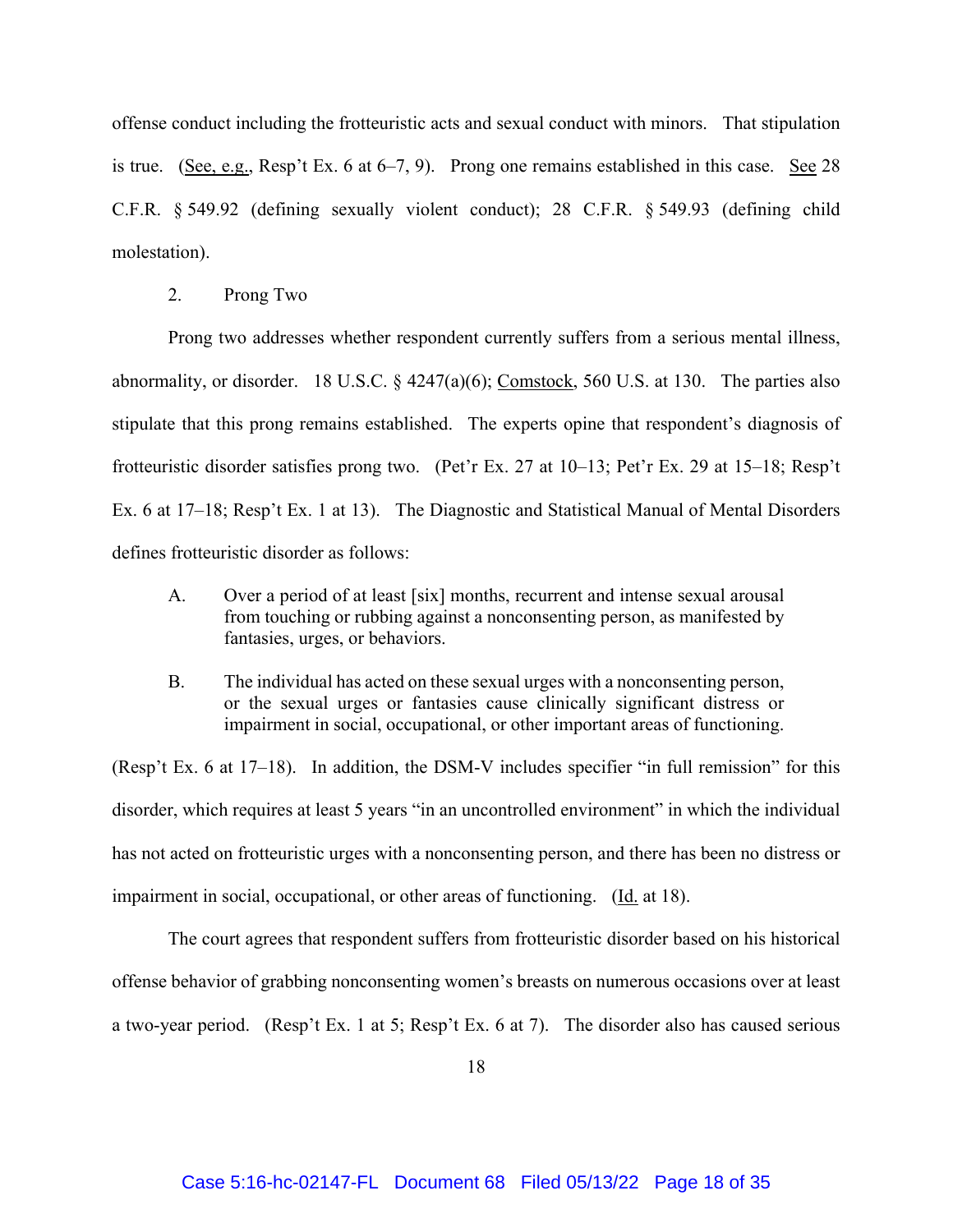functional impairment where it contributed to respondent's instant civil commitment. (See Resp't Ex. 6 at 17–18); see also United States v. Caporale, 701 F.3d 128, 137 & n.4 (4th Cir. 2012) (emphasizing the prong two requires evidence of serious functional impairment). In addition, the court does not credit Plaud's testimony that respondent meets criteria for the specifier "in full remission." Plaud acknowledged at hearing that respondent does not have at least 5 years in the community without acting on the frotteuristic urges, as required to demonstrate remission. (See also Resp't Ex. 6 at 18).

 Phenix and Rigsbee also diagnosed respondent with other specified paraphilic disorder, sexually attracted to pubescent females, which is also known as hebephilia. (Pet'r Ex. 27 at 10; Pet'r Ex. 29 at 15–16); see also Caporale, 701 F.3d at 134 n.4 (recognizing hebephilia as a valid prong two disorder). Phenix described hebephilia as "intense and persistent sexual interest" in pubescent females that causes "significant clinical distress or impairment on social, occupational, or other important dimensions." (Pet'r Ex. 29 at 15–16). The court agrees with Phenix and Rigsbee's diagnosis of hebephilia based on respondent's historic sexual encounters with 15 to 17 year-old females and viewing child pornography involving adolescent females, and the resulting impairment in functioning including his arrest on the child pornography offense and his civil commitment. (See id. at  $16$ ).<sup>1</sup>

 Where respondent's frotteuristic disorder and hebephilia satisfy prong two, the court does not consider whether the additional diagnoses offered by the experts independently satisfy prong

<sup>1</sup> Plaud and Rosell did not diagnosis hebephilia where they do not agree that it is a valid DSM-V diagnosis. Both experts testified the DSM-V authors declined to include the diagnosis in the most recent version of the manual. However, under the Adam Walsh Act the definition of "serious mental illness, abnormality, or disorder" is not limited to the diagnoses listed in the DSM-V. Caporale, 701 F.3d at 136–37.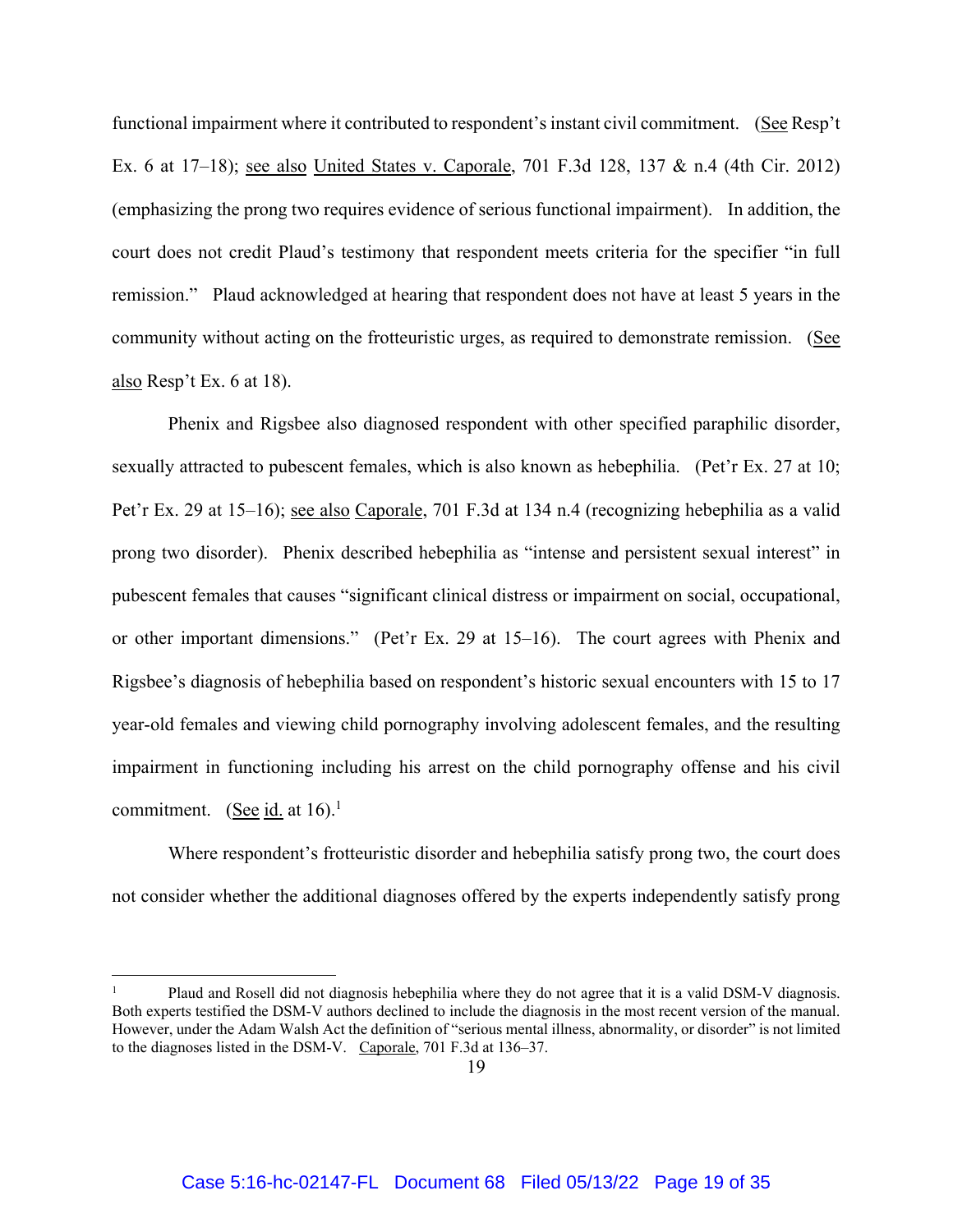two. The court observes, however, that all experts diagnosed respondent with borderline personality disorder. (Pet'r Ex. 27 at 10; Pet'r Ex. 29 at 17–18; Resp't Ex. 6 at 18–19; Resp't Ex. 1 at 13). Respondent's borderline personality disorder is relevant to prong three, and the court therefore summarizes the experts' findings with respect to this diagnosis as well. The DSM-V defines borderline personality disorder as follows:

A pervasive pattern of instability of interpersonal relationships, self-image, and affects, and marked impulsivity, beginning by early adulthood and present in a variety of contexts, as indicated by five (or more) of the following:

- 1. Frantic efforts to avoid real or imagined abandonment. (Note: Do not include suicidal or self-mutilating behavior covered in Criterion 5.).
- 2. A pattern of unstable and intense interpersonal relationships characterized by alternating between extremes of idealization and devaluation.
- 3. Identity disturbance: markedly and persistently unstable self-image or sense of self.
- 4. Impulsivity in at least two areas that are potentially self-damaging (e.g., spending, sex, substance abuse, reckless driving, binge eating). (Note: Do not include suicidal or self-mutilating behavior covered in Criterion 5.).
- 5. Recurrent suicidal behavior, gestures, or threats, or self-mutilating behavior.
- 6. Affective instability due to a marked reactivity of mood (e.g., intense episodic dysphoria, irritability, or anxiety usually lasting a few hours and only rarely more than a few days).
- 7. Chronic feelings of emptiness.
- 8. Inappropriate, intense anger or difficulty controlling anger (e.g., frequent displays of temper, constant anger, recurrent physical fights).
- 9. Transient, stress-related paranoid ideation or severe dissociative symptoms.

(Resp't Ex. 6 at 18–19).

 The experts all testified that respondent meets criteria for this disorder based on his behavior in the community and during his incarceration/civil commitment. The court agrees respondent meets criteria for this disorder. Respondent's interpersonal relationships show a clear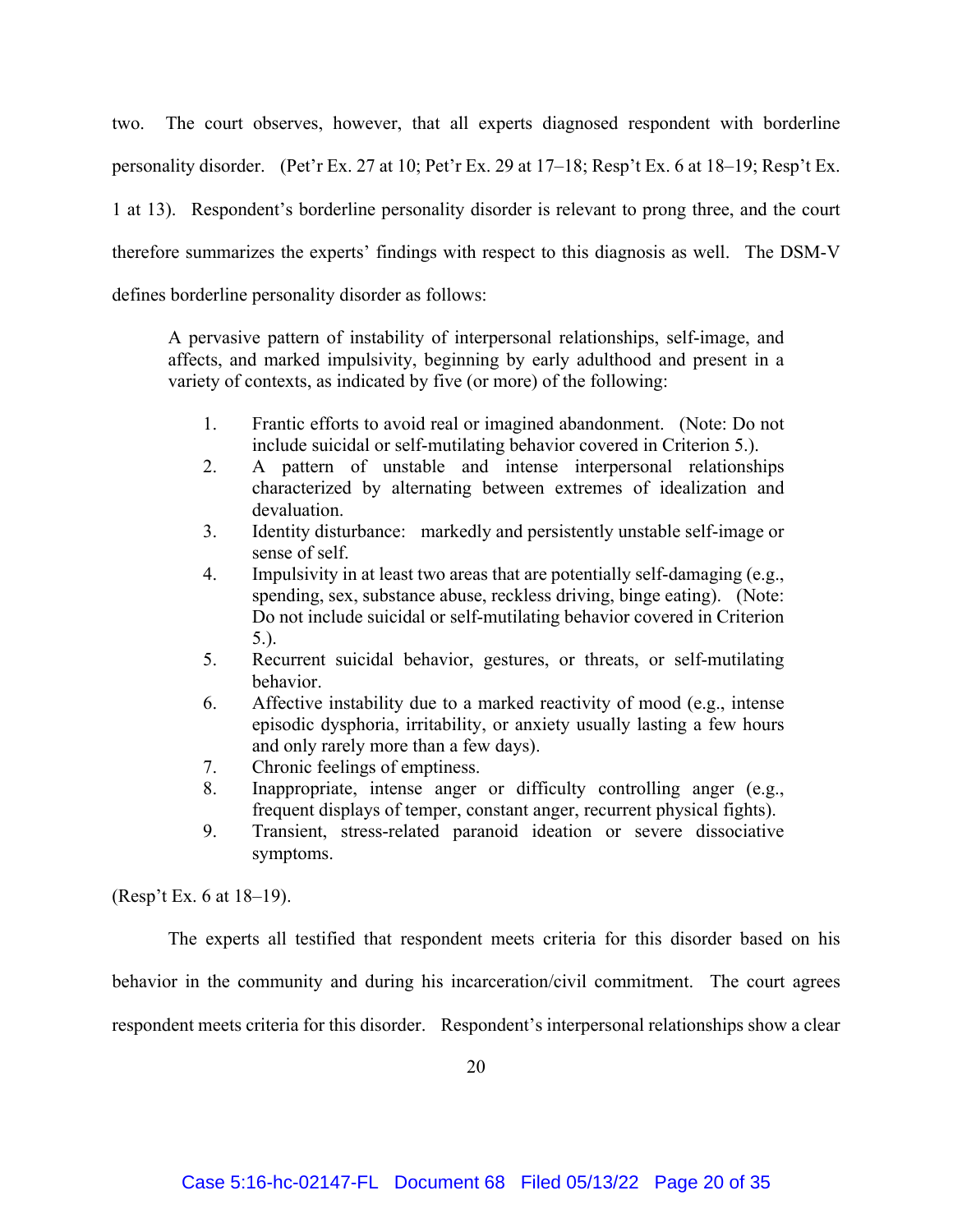and pervasive pattern of instability. (Resp't Ex. 1 at 2, 3–5, 9–11; Resp't Ex. 6 at 4, 6–7, 10–14). He has engaged in frantic efforts to avoid abandonment, including by harassing FBOP staff and his prior girlfriends in the community when he perceives that they are rejecting him. (Resp't Ex. 1 at 3–5, 9–11; Resp't Ex. 6 at 6–7, 10–14). The record also establishes alternating extremes of idealization and devaluation in his relationships, a persistently unstable self-image, impulsivity in various areas that are self-damaging (including excessive alcohol use), recurrent suicidal gestures, affective instability due to marked reactivity of mood, and episodes of inappropriate, intense anger. (Resp't Ex. 1 at 2–12; Resp't Ex. 6 at 4–14). Plaud and Rosell emphasized at hearing that respondent's borderline personality disorder is an important interpretive "prism" through which the court should view respondent's behavior both institutionally and in the community. In addition, as discussed further below, the manifestations of respondent's borderline personality disorder have improved markedly since approximately April 2017, when respondent began taking his current medications, and through his continued participation in the CTP program.

3. Prong Three

To meet his burden on prong three, respondent must establish by a preponderance of the evidence that he no longer would have serious difficulty refraining from sexually violent conduct or child molestation if released on conditions. 18 U.S.C. §§ 4247(h), 4248(e); Shea, 989 F.3d at 276. "[T]he 'serious difficulty' prong of § 4248's certification proceeding refers to the degree of the person's 'volitional impairment,' which impacts the person's ability to refrain from acting upon his deviant sexual interests." United States v. Hall, 664 F.3d 456, 463 (4th Cir. 2012) (quoting Kansas v. Hendricks, 521 U.S. 346, 358 (1997)). In other words, "civil commitment statutes [that] have coupled proof of dangerousness with the proof some additional factor, such as a 'mental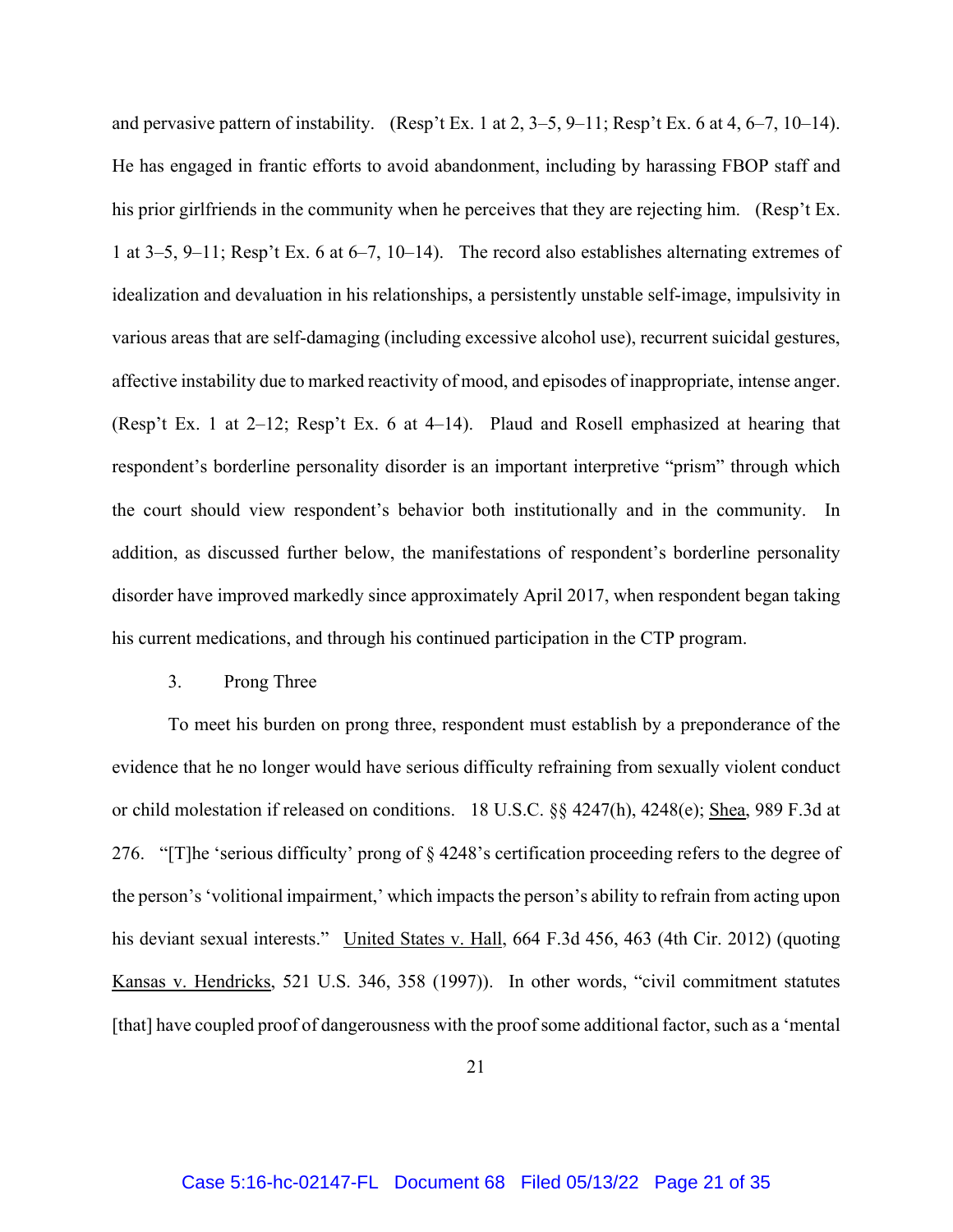illness' or 'mental abnormality' . . . serve to limit involuntary civil confinement to those who suffer from a volitional impairment rendering them dangerous beyond their control." Kansas, 521 U.S. at 358.

In evaluating the third prong, the court considers the following factors: 1) history of acting on pedophilic urges or deviant sexual interests; 2) continued high-risk behavior; 3) failures while on supervision; 4) resistance to treatment; 5) continued deviant thoughts; 6) cognitive distortions; 7) actuarial risk assessments 2 and dynamic risk factors; 8) impulsiveness; and 9) historical offenses. See United States v. Wooden, 693 F.3d 440, 459, 462 (4th Cir. 2012). The court also examines respondent's age, offense-free time in the community, ability to comply with institutional rules, commitment to controlling deviant behavior, respondent's testimony regarding volitional control, and supervised release conditions. Hall, 664 F.3d at 464–67. Ultimately, "the question of whether a person's ongoing volitional impairment is sufficiently severe [to justify civil commitment] 'turns on the significance of the factual information as viewed by the expert psychiatrists and psychologists.'" Shea, 989 F.3d at 280 (quoting United States v. Francis, 686 F.3d 265, 275 (4th Cir. 2012)).

Here, the court finds the testimony and opinions of Plaud and Rosell are entitled to greater evidentiary weight than the opinions of Phenix or Rigsbee. Plaud and Rosell opined that respondent would not be sexually dangerous if released on conditions primarily based on his progress in sex offender treatment, motivation to continue treatment when he is released,

<sup>2</sup> Notably, the majority of the experts did not score respondent on the Static-99 or related actuarial measures because respondent does not have a "category A" sex offense. (See, e.g., Resp't Ex. 1 at 14). Respondent's only adjudicated sex offenses involve child pornography, which are category B offenses. (Id.). "[O]ffenders who have category B offenses should not be scored [on the Static 99 or related actuarial tests]." (Id.).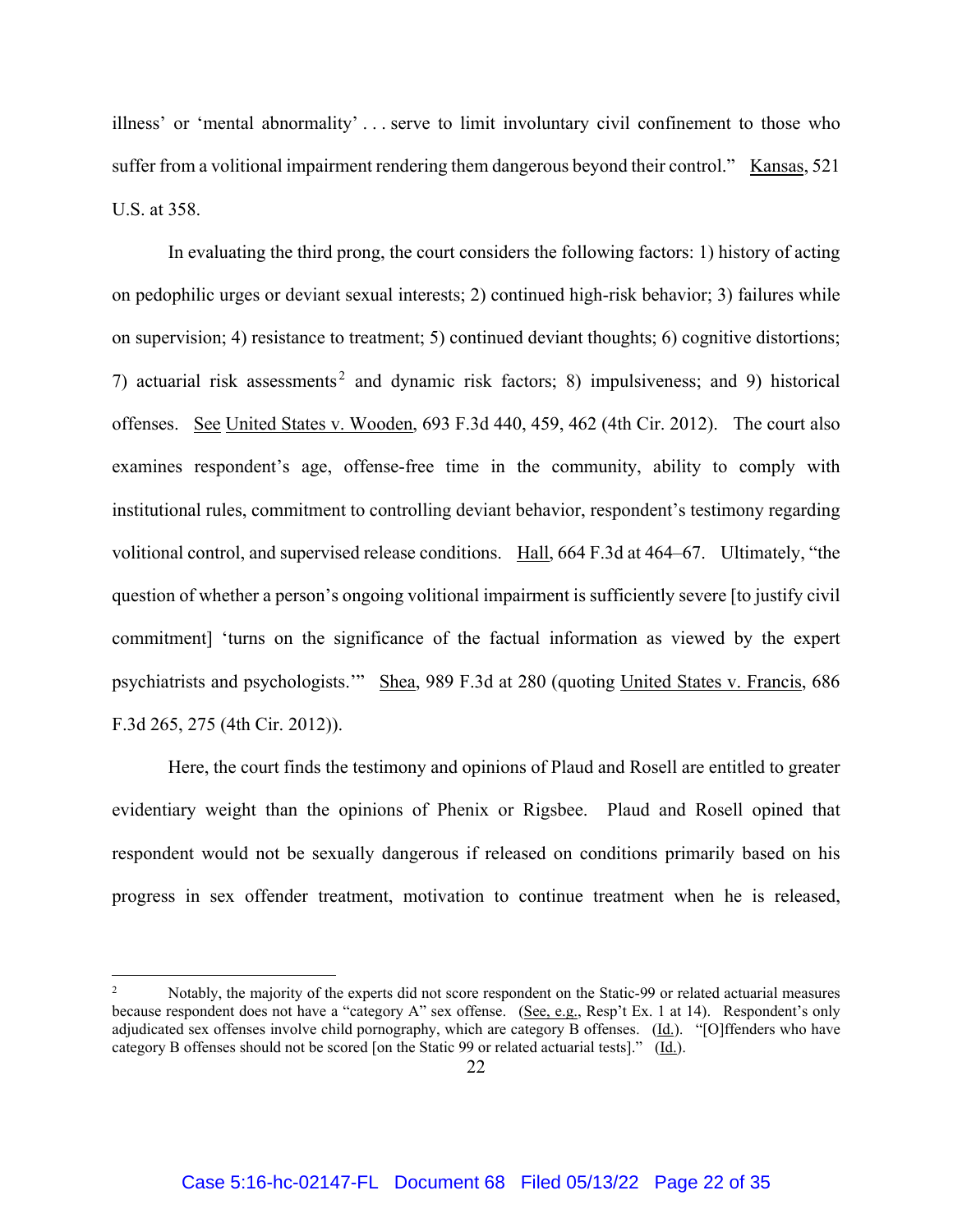improvement in his institutional behavior (particularly since beginning his medication regimen), the unique aspects of respondent's sex offense history, substance abuse treatment, and other protective factors unique to this case. (See Resp't Ex. 6 at 2–4; Resp't Ex. 1 at 19–20).

As to respondent's offense history, he engaged in sexual conduct with six or seven females ranging in age from 15 to 17, when he was between ages 20 and 28. (Resp't Ex. 6 at 7). The frotteuristic acts committed in his mid to late 20s, while clearly harmful and frightening experiences for the victims, did not progress beyond grabbing the victims' breasts in public and then running away. (Resp't Ex. 1 at 5; Resp't Ex. 6 at 7). Between ages 24 and 28, respondent solicited underage females ages 14 to 17 to send him child pornography, and also arranged to meet some of them for sexual encounters, although he only engaged in sexual contact with one of them. (Resp't Ex. 6 at 5–7). Finally, respondent exposed his genitals to two adult women between ages 25 and 26. (Id. at 7).

The offending patterns in this case took place at a time when respondent was relatively young, extremely immature, and suffered from untreated borderline personality disorder. The court therefore agrees with Plaud's assessment that "[t]here appear to be unique perpetrator-victim characteristics in [respondent's] sexual offense history, involving specific social influences and historic social immaturity and faulty decision making that can be effectively addressed through federal supervised release." (Resp't Ex. 6 at 3). Plaud also testified convincingly that respondent's offense history should be viewed through the prism of his personality disorder, which includes symptoms such as unstable relationships, persistently unstable self-image, and sexual impulsivity, which likely contributed to his sexual offending when these symptoms were left untreated. (See also id. at 18–19 (describing symptoms of borderline personality disorder)).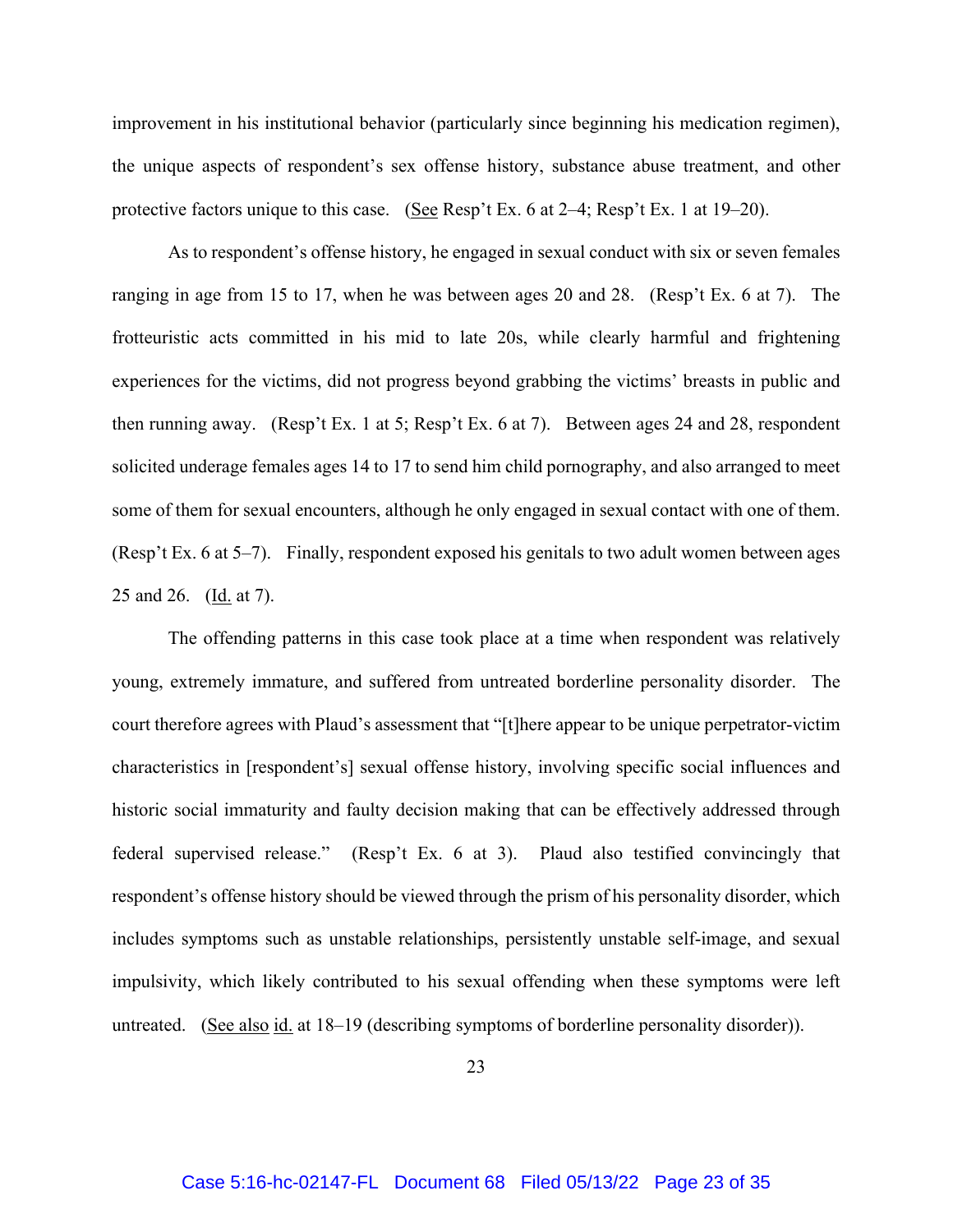Respondent is a different person today than the young adult who committed these offenses. At hearing, respondent credibly testified that he understands the harm he caused his victims, feels remorse about his behavior, and is aware that, as a now 40-year-old man, he cannot have a meaningful relationship with an adolescent. As Plaud and Rosell explain, and as the record amply demonstrates, respondent has made significant progress in sex offender treatment, improved his ability to regulate negative emotions, and received both medical and psychotherapeutic treatment for his personality disorder. (See Resp't Ex. 1 at 19–20; Resp't Ex. 6 at 2–3). As a result, respondent's social and emotional maturity and the symptoms of his borderline personality disorder have improved significantly since his offending conduct approximately 13 to 15 years ago. The court therefore credits Plaud and Rosell's testimony that some of the risk factors that drove the sexual offending in the community – social and emotional immaturity, faulty decisionmaking, untreated borderline personality disorder – are not presently controlling respondent's behavior to the extent that he would have serious difficulty refraining from sexually violent conduct or child molestation if released on conditions.<sup>3</sup>

To the extent respondent's sexual attraction to pubescent females persists and remains a (permanent) risk factor, respondent has made sufficient progress in treatment on this issue to discharge safely into the community, with conditions. The treatment records establish that respondent can identify his deviant sexual arousal patterns and applying coping strategies. (See generally Pet'r Ex. 16). Indeed, respondent consistently discloses his sexual urges, processes them in group or with his individual clinician, and applies coping strategies to address them. (See

<sup>3</sup> Petitioner argues that respondent's institutional behavior does not reflect social or emotional maturity, or the ability to regulate his emotions consistently. The court addresses this argument below.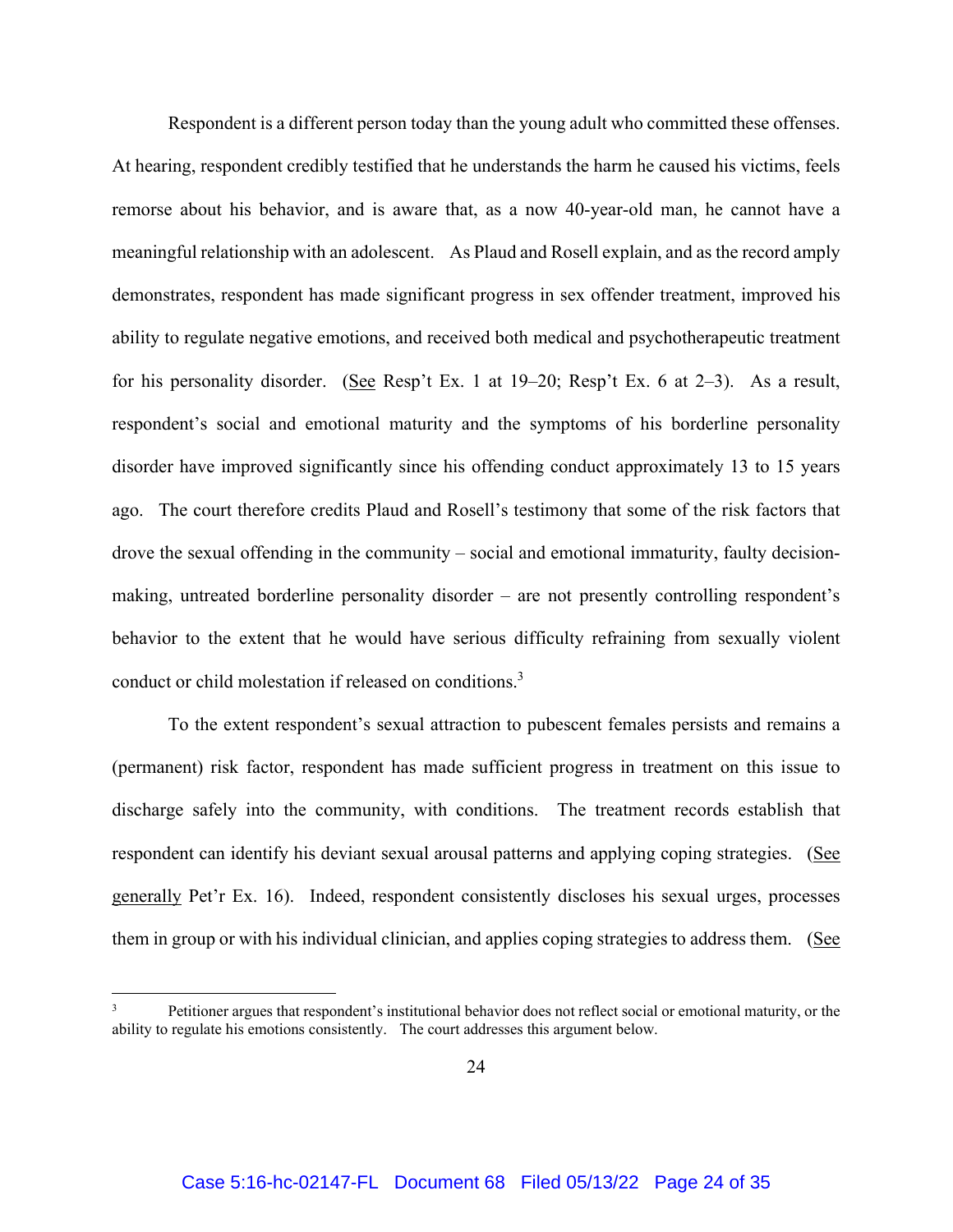id.; see also Pet'r Ex. 27 at 6 (reporting that respondent employed various coping strategies to address sexual attraction to a female FBOP staff member and that he "maintains control" over his behavior)). The court agrees with Plaud and Rosell that respondent has engaged extensively in an intensive sex offender treatment program for over five years, and learned important strategies for preventing further sexual offenses and also for addressing his mental health and substance abuse issues. His progress in sex offender treatment is an important protective factor in this case, and support Plaud and Rosell's conclusion that respondent can continue treatment safely in the community. See also Wooden, 693 F.3d at 462 (suggesting treatment participation is a relevant protective factor).

As petitioner emphasizes, at hearing respondent was not able to articulate his precise risk factors for sexual reoffending or explain in detail the coping strategies he uses to manage them. As set forth above, the treatment records extensively document respondent's ability to identify his risk factors, deviant fantasies, and apply coping strategies to address these issues. The court therefore attributes respondent's difficulty articulating his offending patterns and coping strategies to his anxiety issues, communication style, fear of public speaking, and the highly stressful environment of live courtroom testimony.

Petitioner also attempted to discount Plaud and Rosell's opinions regarding respondent's progress in treatment on the basis of a recent treatment note where respondent stated that he applies the coping strategies he learned in treatment approximately 50 percent of the time when he experiences deviant sexual fantasies. (Pet'r Ex. 16 a 4009). In the court's view, this record reflects respondent's commitment to the treatment process. Respondent acknowledged sexual attraction to an FBOP staff member and that he had been sitting in areas where he could observe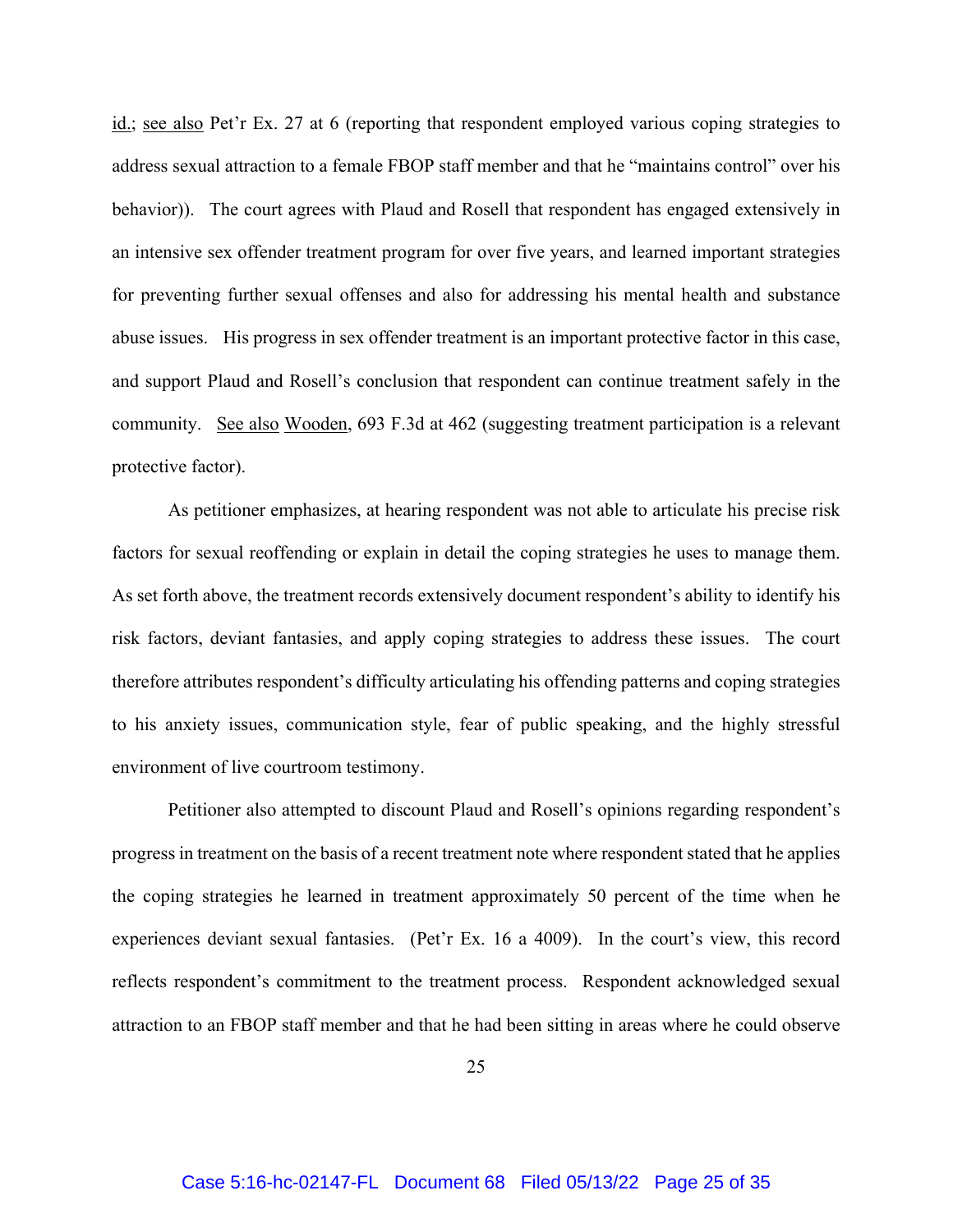her. (<u>Id.</u>). Before any further escalation of the behavior, including masturbation to fantasies involving her, he asked for the group's assistance about coping strategies that he can use to address the situation. (Id.). Respondent therefore worked to deescalate the "deviant" attraction to an adult FBOP employee by engaging in the treatment process.

Respondent's statement that he only uses the interventions from his sexual selfmanagement group approximately 50 percent of the time does not establish he will have serious difficulty refraining from sexually violent conduct or child molestation, even when considered together with the other risk factors in this case. Importantly, a treatment note from four days after respondent's "50 percent of the time" comment establishes that respondent had not masturbated to fantasies of two female staff members to whom he felt attracted, "has been utilizing his sexual self-management techniques including thought stopping, covert sensitization, and positive thought rehearsal" and that he addressed the issue in two different therapy groups. ( $\underline{Id}$ . at 4000). Respondent's documented behavior in treatment establishes extensive application of the coping strategies, suggesting the 50 percent comment is a product of respondent's low self-esteem or personality issues as opposed to an accurate reflection of his treatment progress.

But even considering the 50 percent comment in isolation, no expert suggested that respondent must apply self-management interventions for a specified percentage of the time in order to establish volitional control. As Plaud explained, respondent's sexual attraction to adult and pubescent females is a permanent feature of his psychological and physiological orientation, and it would be unrealistic to expect respondent to implement these interventions every time a deviant thought or fantasy crosses his mind. And more fundamentally, even assuming respondent implements coping strategies for deviant thoughts only 50 percent of the time, that fact does not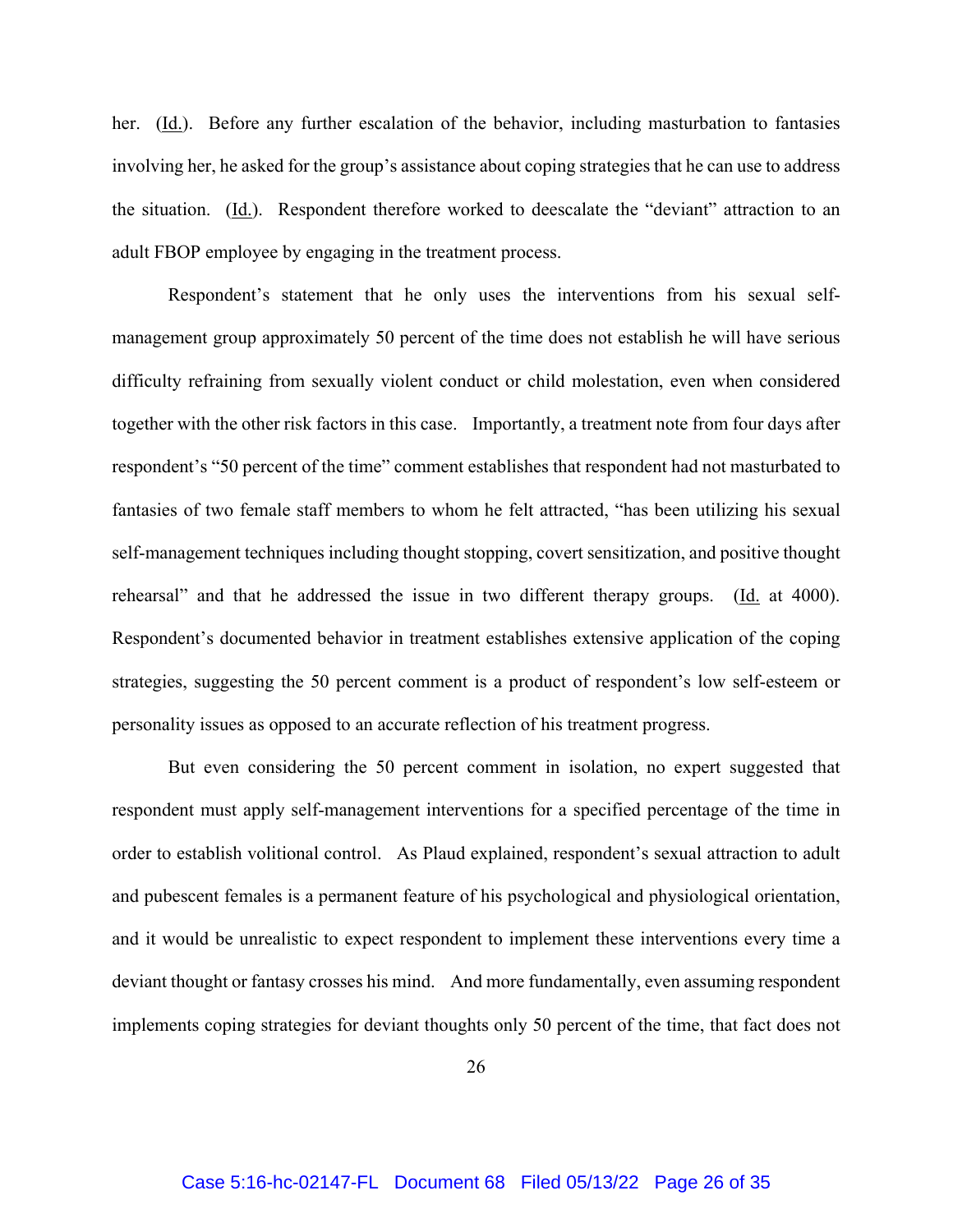establish volitional impairment. The question ultimately is whether respondent can identify his deviant arousal and prevent same from spiraling into sexually violent conduct or child molestation. See Hall, 664 F.3d at 463 (explaining serious difficulty prong refers to "the person's ability to refrain from acting upon his deviant sexual interests") (emphasis added). A deviant thought or fantasy is at most a precursor to an offending cycle that may lead to overt acts of sexually violent conduct or child molestation. See id. at 466 (emphasizing respondent's testimony that he "has developed coping skills to keep him from acting upon his impulses"). And respondent's treatment progress to date, as Plaud and Rosell explain, shows that, to a reasonable degree of psychological and scientific certainty, respondent can apply sex offender treatment concepts to prevent deviant thoughts from spiraling into contact-based offenses. (See Resp't Ex. 1 at 19–20; Resp't Ex. 6 at  $2-3$ ).<sup>4</sup> Accordingly, the court credits Plaud and Rosell's testimony that the treatment progress to date is a protective factor in this case, notwithstanding respondent's comment that he applies sexual self-management interventions only half the time he has deviant fantasies.

Petitioner further argues that respondent engaged in maladaptive coping strategies after he received Rigsbee's annual forensic report, which recommended his continued civil commitment. During the group session where he discussed the report, respondent stated that he had "been isolating a lot and I masturbated twice since I got [the report]." (Pet'r Ex. 16 a 3998). Petitioner, supported by both Phenix and Rigsbee, argues this record shows respondent masturbated in response to negative emotions instead of implementing the coping strategies from his treatment. As Plaud and Rosell testified, however, treatment is not a linear process in which the individual

<sup>4</sup> In addition to the cited reports, Plaud and Rosell's testimony at hearing provides a more comprehensive explanation for their opinions.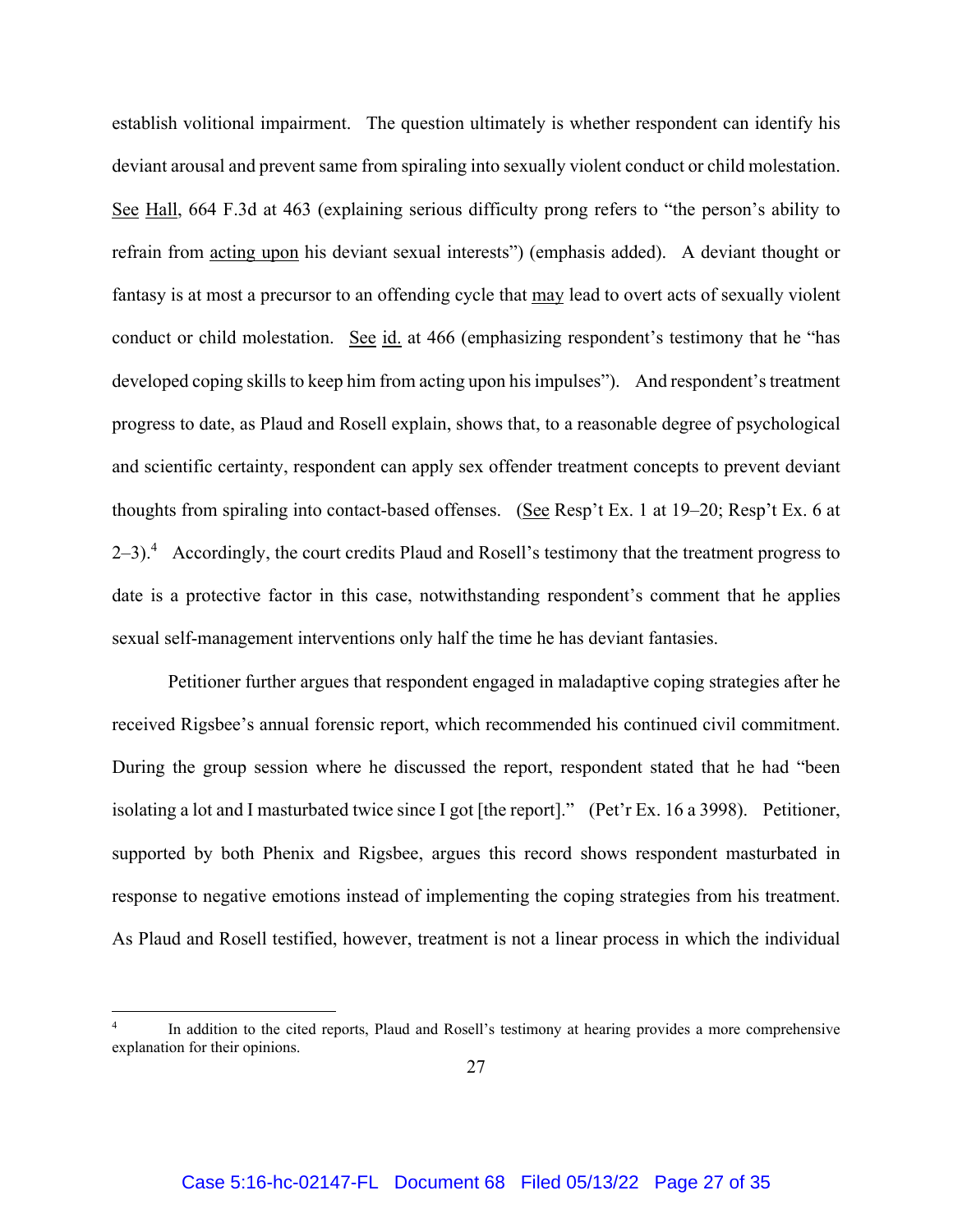can achieve perfection in managing his sexual impulses. Respondent himself recognizes that he will at times will have "lapses" such as the foregoing, but that a specific lapse does not have to lead to sexual offending. (See Pet'r Ex. 27 at 6 (respondent stating to himself that "it's just a lapse, I can overcome it")). And here, instead of continuing to isolate and masturbate in response to his disappointment about the review, respondent discussed the issue with his treatment provider and peers. Respondent's discussion of the issue in group therapy itself shows both motivation and progress in treatment.

Turning to respondent's motivation for treatment and to refrain from reoffending, it is significant that respondent volunteered for conditional release, just as he volunteered for his initial commitment under § 4248. Respondent's decision to self-commit for over five years of inpatient sex offender treatment, together with his extensive engagement in the CTP treatment program, suggests intrinsic motivation for change and that he will continue his sex offender and mental health treatment on conditional release.

Relatedly, conditional release will place substantial restrictions on respondent's behavior in the community, including requirements for initial placement in a halfway house, sex offender treatment, substance abuse and mental health treatment, and close monitoring by United States Probation. See Hall, 664 F.3d a 464–67 (relying on similar factors when affirming district court's determination that respondent was not sexually dangerous). Petitioner emphasizes that respondent has a history of non-compliance with probation or supervised release. (See, e.g., Pet'r Ex. 29 at 30–31 (documenting respondent's violations of probation)). But these issues occurred when respondent was in his mid-20s, at a time when he was socially immature and not taking medications. See id. Respondent is now 40 years old and demonstrates substantial motivation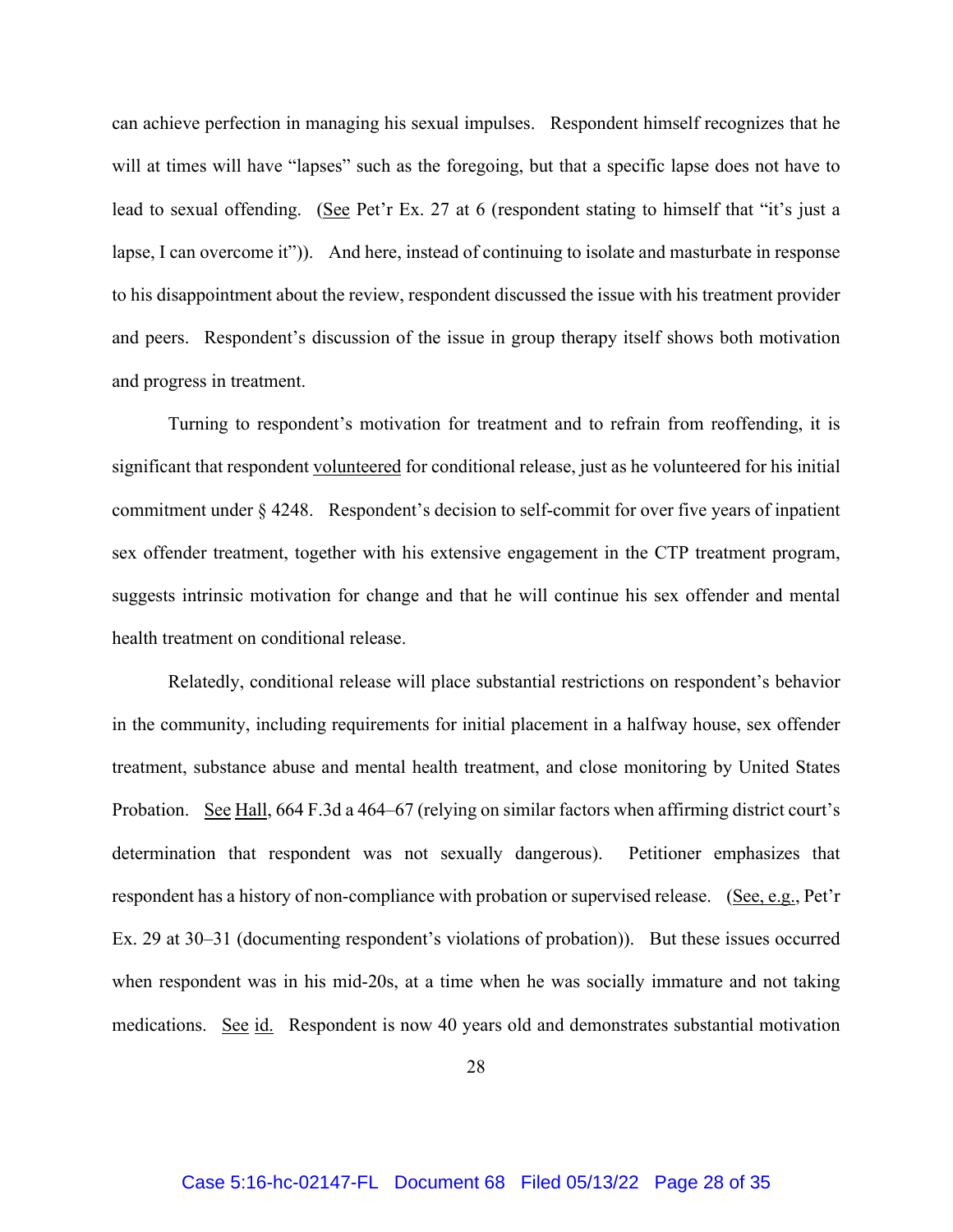for sex offender treatment and to comply with the conditions of release. Accordingly, the court does not consider respondent's supervision failures from 14 years ago a significant risk factor in this case.

In addition, petitioner noted deposition testimony in which respondent indicated he likely would violate conditional release if he became homeless. (See Pet'r Ex. 31 at 94). But respondent also stated that he did not believe becoming homeless would cause him to reoffend sexually. (Id.). In any event, the speculative concern that respondent may become homeless on conditional release, and that the stress of that situation would lead to reoffending, does not overcome the protective factors identified by Plaud and Rosell. If respondent does become homeless, he will have community support in the form of treatment providers and probation officers, and possibly family members if he can be placed in Wilmington, and the record establishes respondent will seek out assistance from these sources if necessary.

Plaud and Rosell also persuasively testified that respondent's medication compliance is an important protective factor in this case. As set forth above, respondent began his current medication regimen of Celexa, Zyprexa, and Naltrexone in approximately April 2017. Since that time, respondent's behavior has improved markedly: he has been cited for only one disciplinary infraction (stalking) since starting the medications, and treatment staff have documented "consistent application of emotional control." (Resp't Ex. 6 at 12–13). Respondent has not engaged in self-mutilation, threatened suicide in front of staff members, or otherwise displayed problems with anger management or emotional dysregulation since he started the medications. His self-reported excessive masturbation and sexual preoccupation have both decreased, and respondent has not been cited for any sexually inappropriate behavior since he started the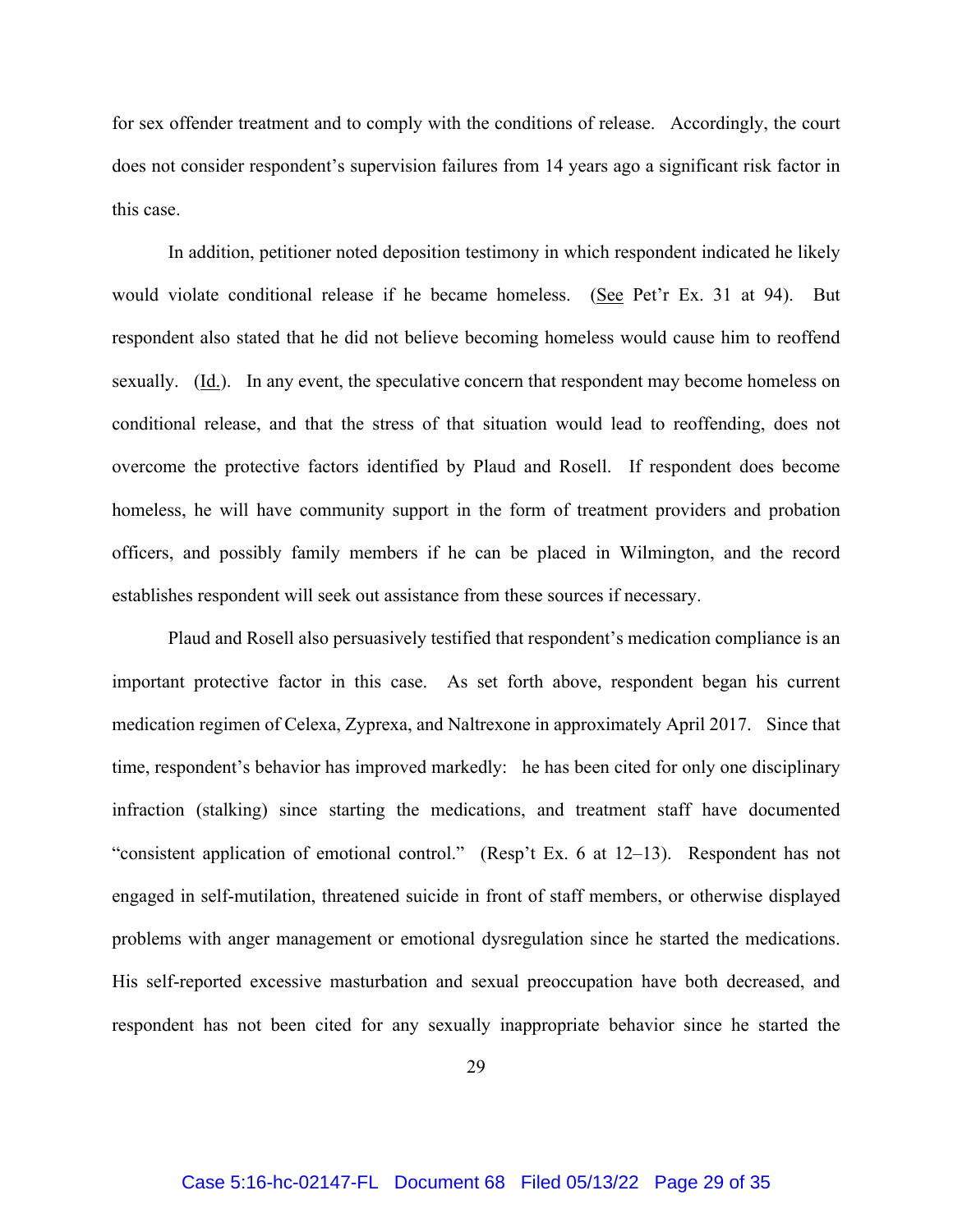medications. As Plaud testified, respondent has been compliant with the medications and displays inherent understanding of the value of the medications and motivation to continue taking them in the community.

Phenix and Rigsbee both opined that respondent may struggle with medication compliance when he is discharged from FCC-Butner because the community will be stressful for respondent. The court found this testimony unsupported by the record of respondent's institutional compliance and treatment progress regulating his emotions. While the community is stressful for any civil detainee released after years of confinement, the court cannot assume that this fact will cause respondent to stop taking his medications when he is released, particularly where respondent will be monitored by probation and his treatment providers.

The court next considers respondent's dynamic risk factors. See Wooden, 693 F.3d at 462. Phenix and Rigsbee both relied on these factors in their risk analyses. (Pet'r Ex. 29 at 39– 42; Pet'r Ex. 27 at 11–12). Phenix's report, however, simply reproduced the original risk assessment that she conducted in 2016, without meaningful consideration of whether these dynamic risk factors changed in the six years since her original report. (See Pet'r Ex. 29 at 39 (stating the risk evaluation was taken from the 2016 report)).<sup>5</sup> She made no effort to analyze the dynamic risk factors in light of respondent's five years of intensive sex offender treatment. (See id. at 18–19, 39–42). Accordingly, Phenix's risk assessment is based primarily on respondent's pre-commitment conduct, and it is not entitled to the same weight as the experts' opinions that

<sup>5</sup> Phenix's only reference to respondent's treatment progress in the "risk assessment" section of her report and the related addendum was that "[a]lthough [respondent] has made some progress, his score [on an instrument designed to measure dynamic risk factors] would not have appreciably changed because his dynamic needs remain incompletely treated." (Pet'r Ex. 29 at 18).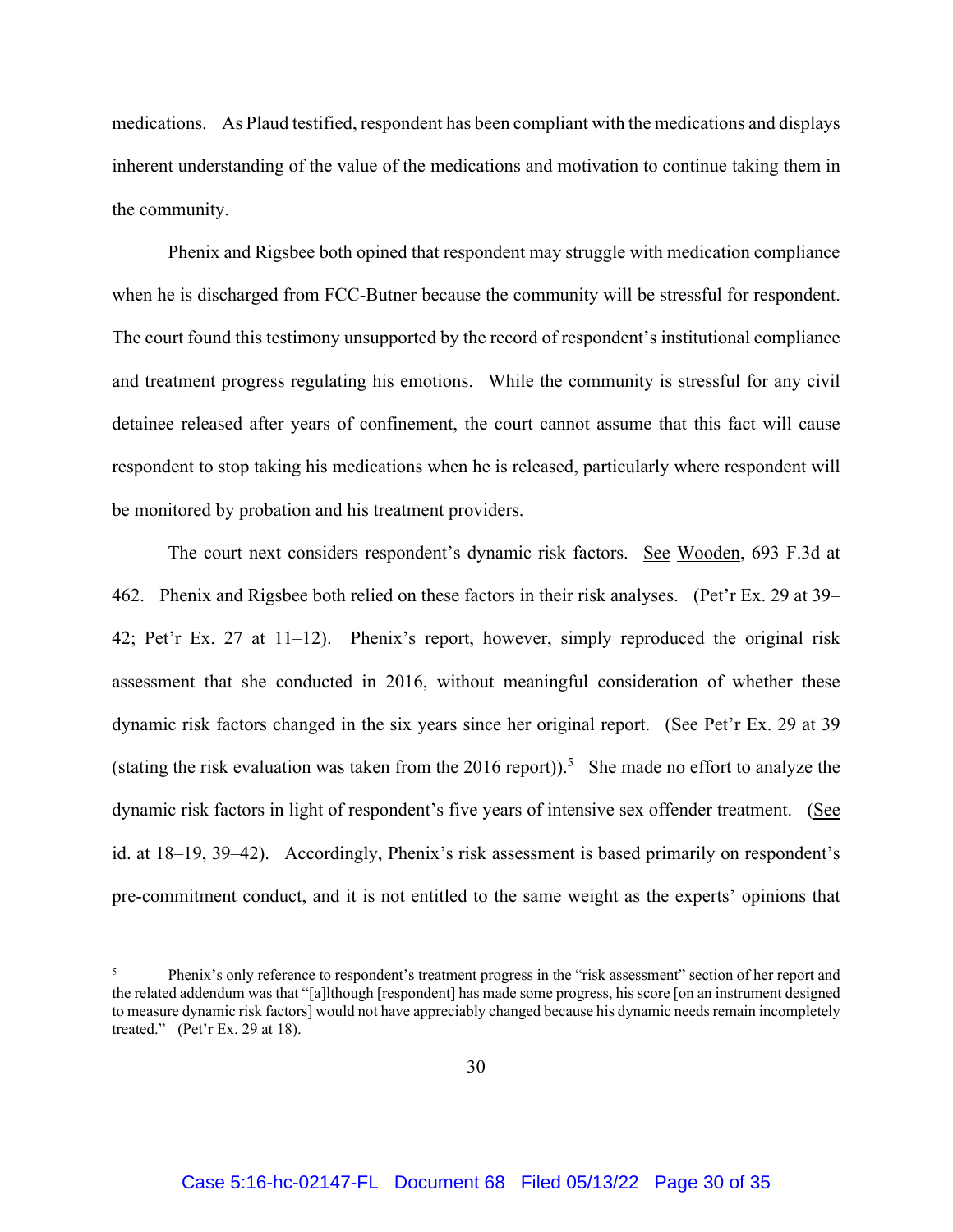analyzed respondent's current risk level.<sup>6</sup> See United States v. Antone, 742 F.3d 151, 168–69 (4th Cir. 2014) (concluding Phenix's report could not establish volitional impairment where it focused "almost exclusively" on "pre-incarcerative acts").

Rigsbee identified several dynamic risk factors, including sexual preoccupation, some evidence for sexual preference for prepubescent or pubescent children, multiple paraphilias, offense-supportive attitudes, some evidence for lack of emotionally intimate relationships with adults, lifestyle impulsiveness, poor problem solving, resistance to rules and supervision, and some evidence of grievance/hostility. (Pet'r Ex. 27 at 12). Similar to Phenix's report, however, Rigsbee made no effort to analyze respondent's current risk in light of these factors, or address whether treatment has been effective with respect to these issues. He simply stated that these risk factors "are still applicable to [respondent]." (Id.).

The court instead credits Rosell and Plaud's opinions on the dynamic risk factors. They both testified persuasively that identifying historical evidence of dynamic risk factors – without any attempt to apply those factors to the respondent's present functioning and status a civil detainee – is a "meaningless" exercise. Indeed, respondent cannot change several of the risk factors identified by both Phenix and Rigsbee while he is confined. He cannot, for example, change the fact that he has shown lifestyle impulsivity in the community, or that he has a lack of emotionally intimate relationships with adults where he is confined and cannot engage in such relationships.

As Plaud and Rosell explained, to the extent the dynamic risk factors provide meaningful

<sup>6</sup> Phenix's hearing testimony also was not persuasive for similar reasons. While she did comment on several issues related to respondent's current treatment progress and his risk in the community, she did not explain why her assessment of the dynamic risk factors remained unchanged despite five years of intensive sex offender treatment and improved emotional and behavioral stability.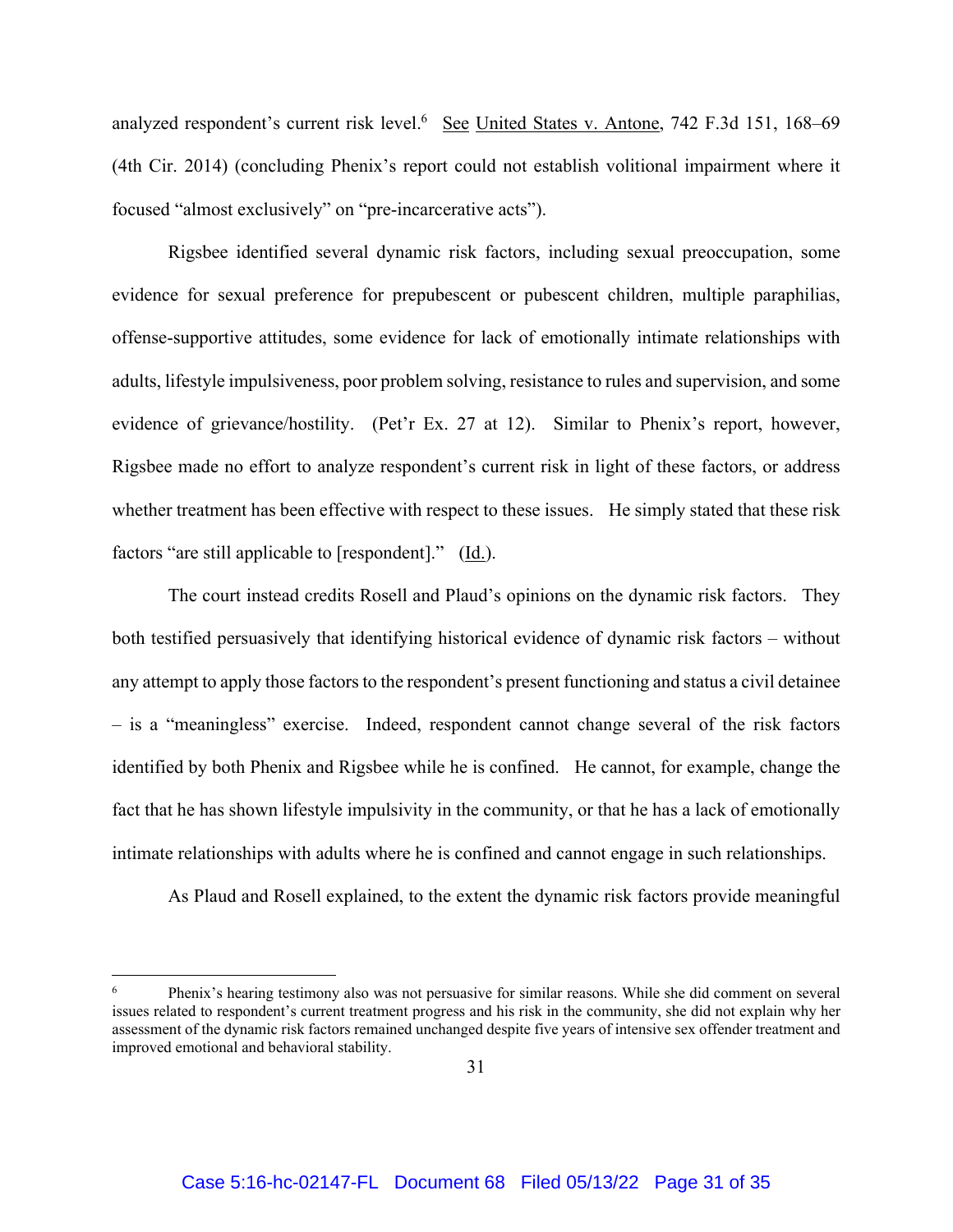information about a respondent's volitional control,<sup>7</sup> the analysis should focus on those factors that can be measured and analyzed while respondent is confined. In this case, those factors are resistance to rules/supervision, sexual preoccupation, offense supportive attitudes, poor problem solving, and grievance/hostility. (See Pet'r Ex. 27 at 12). While respondent at times has shown evidence of some of these factors institutionally, the trajectory for many of them is towards sustained improvement. As to sexual preoccupation, for example, respondent readily admits continued fantasies involving adult FBOP staff, but he is exercising improved behavioral control over this issue. (See, e.g., Pet'r Ex. 16 at 4000 (reporting respondent "does not masturbate to [fantasies involving two FBOP staff members to whom he is attracted] and has been utilizing his sexual self-management techniques including thought stopping, covert sensitization, and positive rehearsal"). The court also finds no recent evidence of grievance/hostility thinking or offense supportive attitudes. And for the reasons discussed above, respondent's problem solving and resistance to rules/supervision has improved markedly during his time in the CTP. Accordingly, the court credits Plaud and Rosell's opinions that respondent's continuing issues with dynamic risk factors can be managed in the community and that these factors do not current establish a degree of volitional impairment that require ongoing civil commitment. See Hall, 664 F.3d at 463.

Finally, the court turns to respondent's institutional behavior. As set forth in detail above, respondent has "stalked" or harassed several female FBOP staff members, beginning in 2013 when he transferred to FMC-Devens and on an intermittent basis through April 2019 while in the CTP.

<sup>7</sup> Plaud and Rosell both testified that there is limited empirical support for the theory that dynamic risk factors appreciably increase the risk of reoffense beyond what can be measured with the actuarial measurements, with the possible exception of resistance to rules and supervise. (See also Resp't Ex. 1 at 14–15).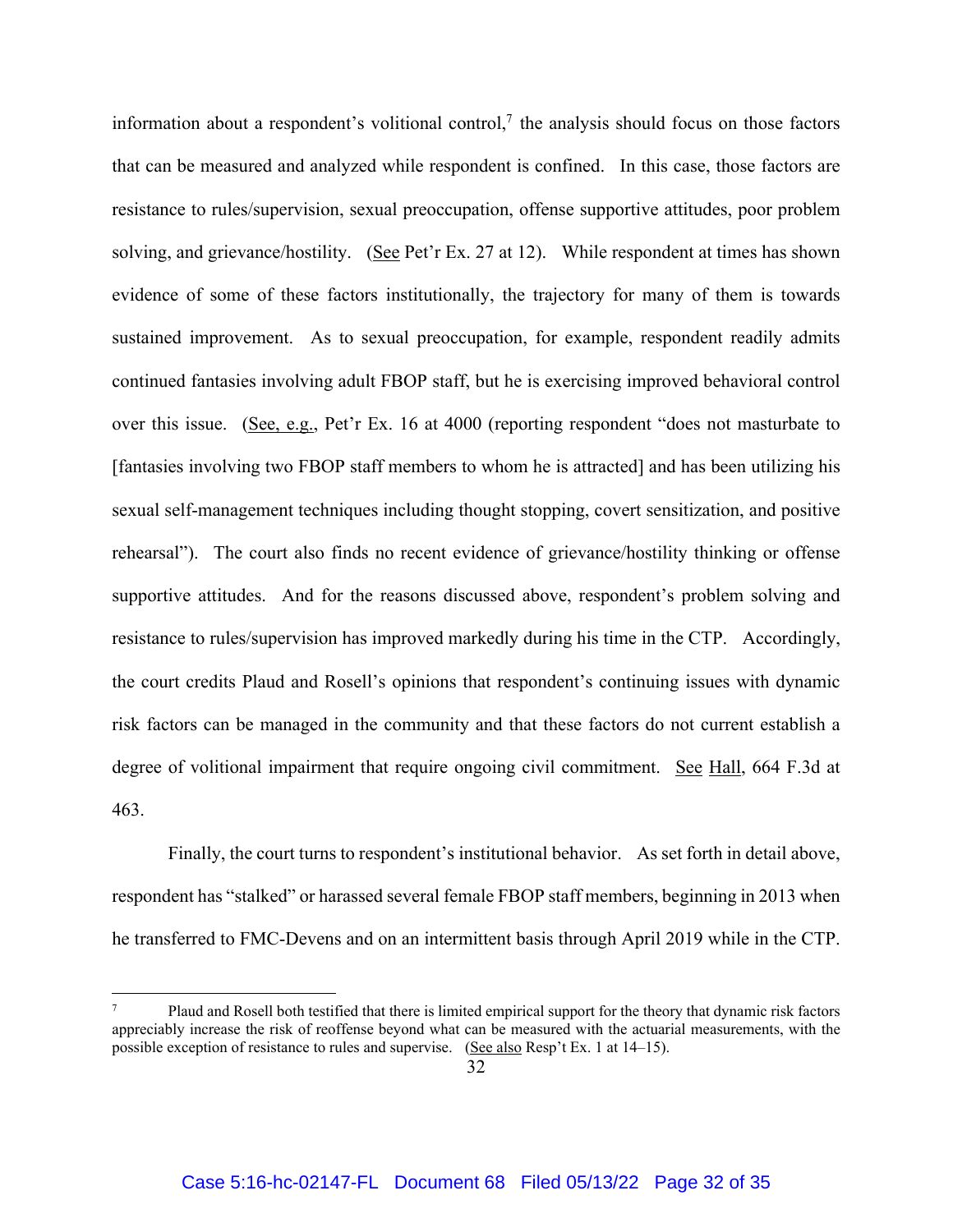(See Pet'r Ex. 29 at 34, 36–38; Resp't Ex. 6 at 11–12). At both FMC-Devens and FCC-Butner, staff reported that respondent's behavior reflected distorted thinking that the staff members were interested in pursuing a relationship with him. (Pet'r Ex. 29 at 37–38; Resp't Ex. 6 at 11). These behaviors, however, did not involve sexual advances. Instead, respondent attempted to contact the staff members or lingered in areas where they may be present after FBOP staff instructed him to desist from this behavior. (See Pet'r Ex. 29 at 34, 36–38; Resp't Ex. 6 at 11–12). In addition, respondent has been observed staring at female FBOP staff members on numerous occasions, at times even after staff instructed him to cease the behavior. (Resp't Ex. 6 at 11, 14; Pet'r Ex. 29 at 10). At hearing, respondent admitted that at times he did not even realize he was staring until someone pointed it out to him. Finally, respondent was found in possession of pornographic images of adult women dressed to look younger, clothed female adolescents, and an FBOP intern, in approximately 2015 or 2016. (Pet'r Ex. 29 at 33–34).

Petitioner argues that respondent's institutional behavior, together with the other risk factors in this case, establish respondent remains sexually dangerous. The court cannot agree. Respondent has not been charged with any disciplinary offenses since 2019. And as discussed above, his emotional regulation, anger issues, stalking, suicidal gestures, and general behavioral stability all have improved markedly since he began the medications and started participating in the CTP. While it is true that respondent continues to struggle with staring at female FBOP staff, and he admittedly does not always use the coping strategies he learned in treatment, these factors do not outweigh the "panoply" of protective factors discussed herein and identified by Plaud and Rosell.

Having reviewed and fully considered all evidence presented at hearing, with particular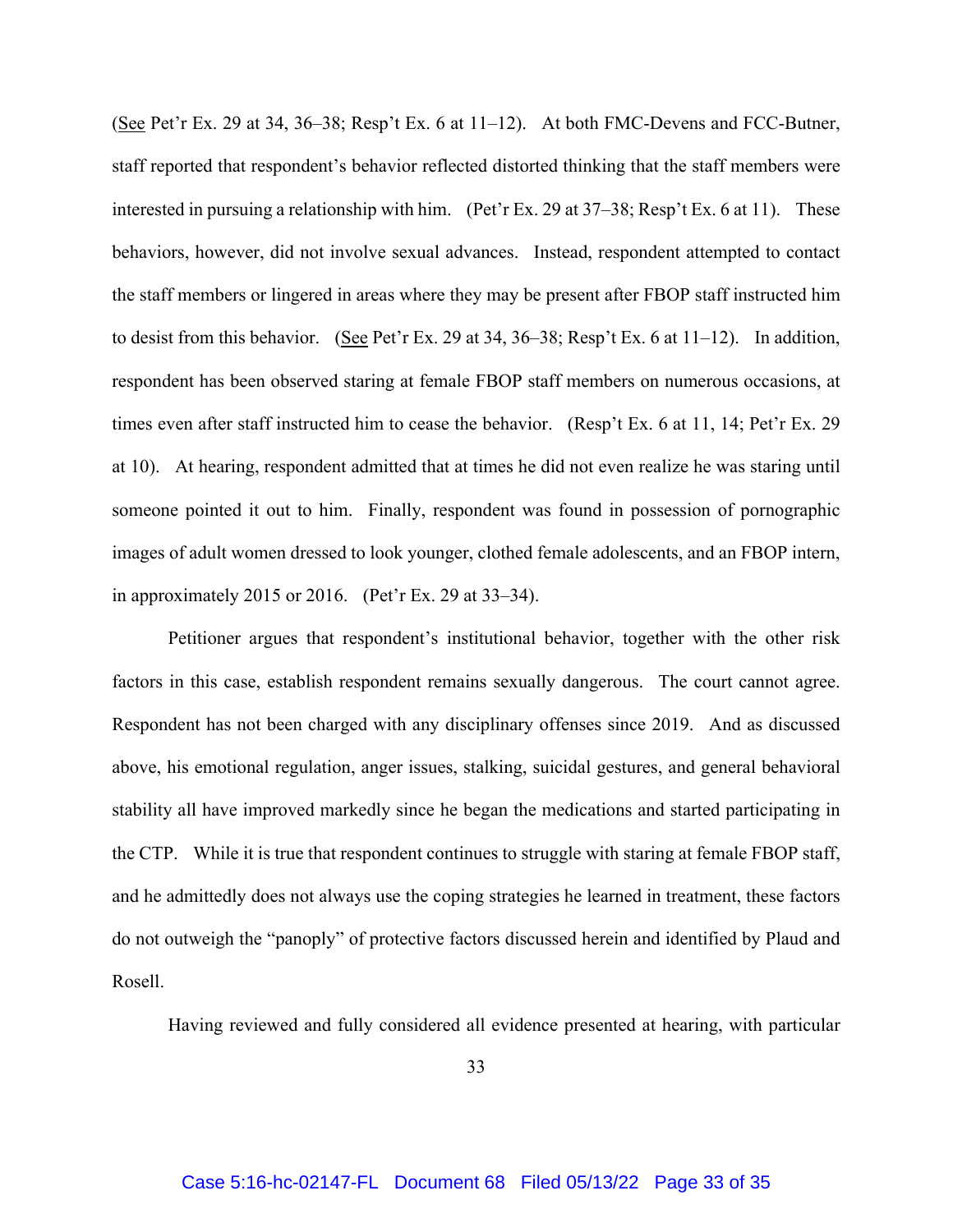emphasis on the experts' reports and testimony, as well as respondent's testimony, and for the reasons set forth above, the court finds the opinions of Plaud and Rosell to be the more wellreasoned, plausible, internally consistent, and supported by the record with respect to prong three. The record demonstrates respondent is intrinsically motivated to work on controlling his deviant sexual urges, and he has learned how to apply important treatment strategies to control his deviant urges through his extensive participation in the CTP sex offender treatment. The medication compliance and psychotherapeutic work addressing his borderline personality disorder have produced substantial emotional control and ongoing behavioral stability. Respondent also credibly testified that he will participate in all treatment programs required by the conditional release order as well as all other conditions of release. The court agrees with Plaud and Rosell that these factors outweigh respondent's problematic institutional behavior, offense history, dynamic risk factors, ongoing sexual preoccupation, and prior failures on supervision. The court accordingly credits Plaud and Rosell's opinions and finds that respondent currently would not have serious difficulty refraining from sexually violent conduct or child molestation if released on conditions.

### **CONCLUSION**

Based on the foregoing, the court finds by a preponderance of the evidence that respondent will not be sexually dangerous to others if released under a prescribed regimen of medical, psychiatric, or psychological care or treatment. The court GRANTS respondent's motion for conditional discharge, but STAYS respondent's release from his civil commitment pending court approval of a conditional release plan. The parties are DIRECTED to file proposed conditional